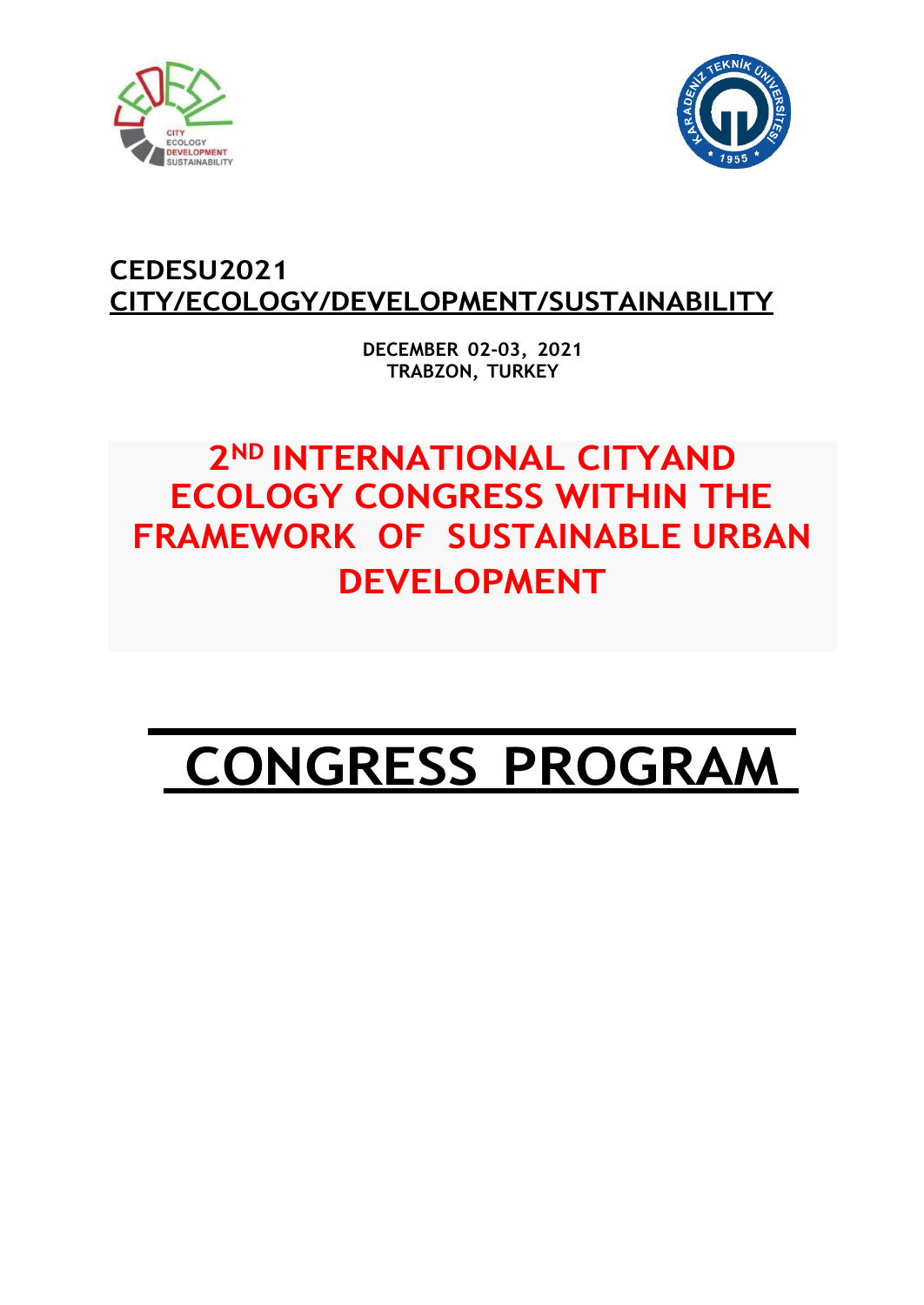



### **IMPORTANT**

- To be able to make a meeting online, login via **https://zoom.us/join** site, enter ID instead of "Meeting ID or Personal link Name" and solidify the session.
- The presentation will have **1**5 **minutes** (including questions and answers).
- The Zoom application is free and no need to create an account.
- The Zoom application can be used without registration.
- The application works on tablets, phones and PCs.
- Speakers must be connected to the session **15 minutes before** the presentation time.
- All congress participants can connect live and listen to all sessions.
- During the session, your camera should be turned on at least %70 of session period
- Moderator is responsible for the presentation and scientific discussion (question-answer) section of the session.

### **TECHNICAL INFORMATION**

- Make sure your computer has a microphone and is working.
- You should be able to use screen sharing feature in Zoom.
- Attendance certificates will be sent to you as pdf at the end of the congress.
- Moderator is responsible for the presentation and scientific discussion (question-answer) section of the session.

# **ÖNEMLİ**

- $\triangleright$  Kongremizde Yazım Kurallarına uygun gönderilmiş ve bilim kurulundan geçen bildiriler için online (video konferans sistemi üzerinden) sunum imkanı sağlanmıştır.
- Online sunum yapabilmek için **https://zoom.us/join** sitesi üzerinden giriş yaparak "Meeting ID or Personal Link Name" yerine ID numarasını girerek oturuma katılabilirsiniz.
- Sunumlar için **1**5 **dakika** (soru ve cevaplar dahil) süre ayrılmıştır.
- Zoom uygulaması ücretsizdir ve hesap oluşturmaya gerek yoktur.
- Zoom uygulaması kaydolmadan kullanılabilir.
- $\triangleright$  Uygulama tablet, telefon ve PC'lerde çalışmaktadır.<br>  $\triangleright$  Sunum vapacakların sunum saatinden **15 dk önce** ot
- Sunum yapacakların sunum saatinden **15 dk önce** oturuma bağlanmış olmaları gerekmektedir.
- Tüm katılımcılar oturumlara online katılıp dinleyebilir.
- $\triangleright$  Oturumdaki sunumlardan ve bilimsel tartışmalardan (soru-cevap) oturum başkanları sorumludur.<br>  $\triangleright$  Sunumlar için 15 dakika (soru ve cevanlar dahil) süre avrulmıştır
- Sunumlar için **1**5 **dakika** (soru ve cevaplar dahil) süre ayrılmıştır.

### **TEKNİK BİLGİLER**

- Bilgisayarınızda çalışır durumda mikrofon bulunmalıdır.
- Zoom'da ekran paylaşma özelliği kullanılabilmelidir.
- Katılım belgeleri kongre sonunda tarafınıza pdf olarak gönderilecektir.
- Kongre programında yer ve saat değişikliği gibi talepler dikkate alınmayacaktır.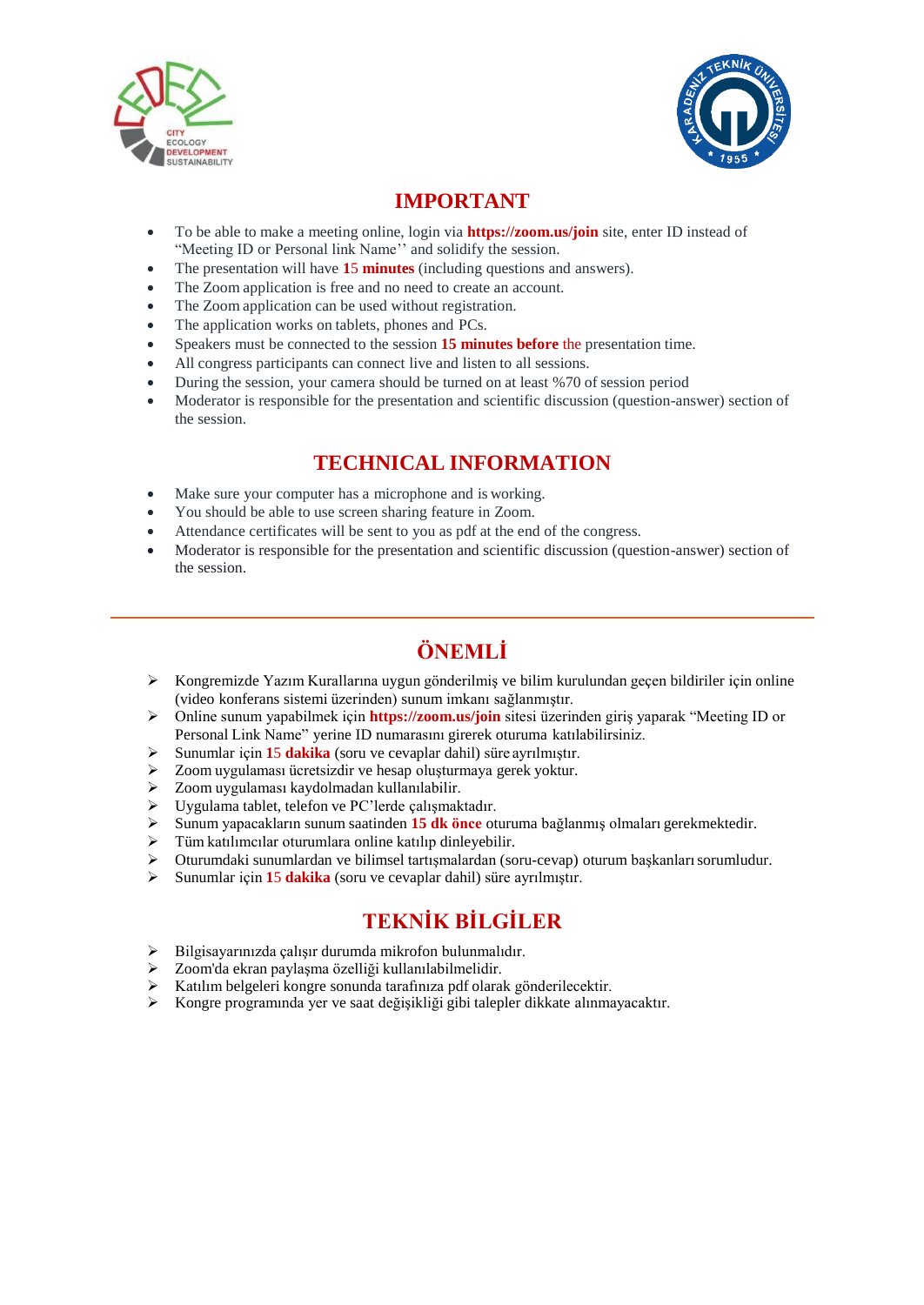



# **Date: 02.12.2021 Ankara Time: 10.00 -11.45 Hall 1**

## **OPENING SPEECHES Moderator: Asist.Prof.Dr.Meryem Bihter BİNGÜL BULUT**

# **INVITED SPEAKERS:**

- *Opening Speech by Prof. Dr. Öner DEMİREL, Chair of Congress*
- *Prof.Dr.Hasan KARAL, President of Trabzon City Council, Vice Rector of Trabzon University*
- *Asist.Prof.Dr.Oktan NALBANTOĞLU, President of the Design and Planning Accreditation Association (TAPLAK), Bilkent University, On Tasarım*
- *H.Alper AKIN, President of Living Cities Platform*
- *Emir OSMANOĞLU, Managing Director of Institute of Urban Research*
- *Prof.Dr.Ruşen KELEŞ, Faculty of Political Sciences*
- *Prof.Dr.Hamdullah ÇUVALCI, Rector, Karadeniz Technical University*

**Zoom Meeting ID: <https://us02web.zoom.us/j/86799613138>**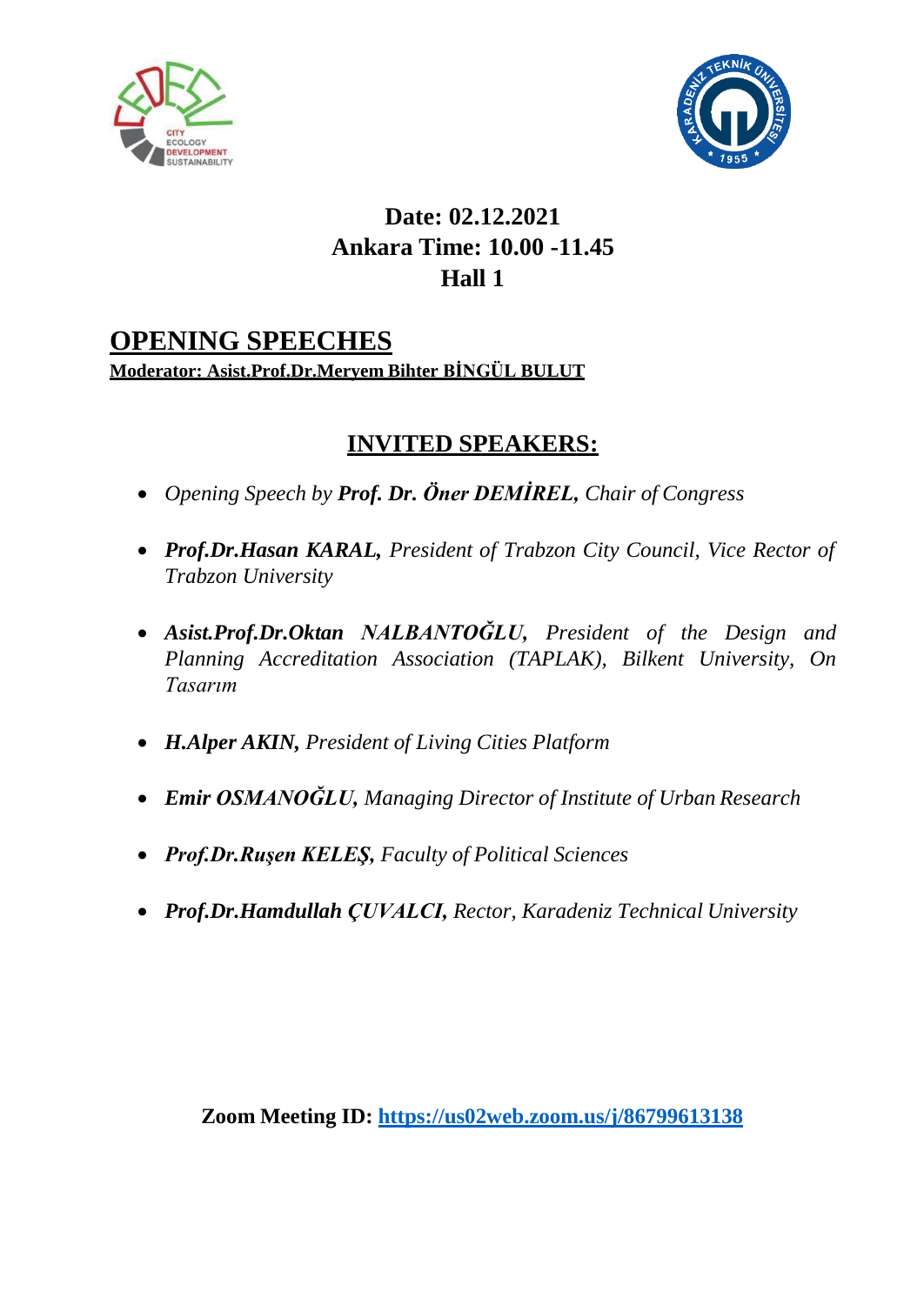



**THURSDAY 02.12.2021 13:00-14:30**

**Zoom Meeting ID: <https://us02web.zoom.us/j/86799613138>**

# **PANEL 1, HALL-1/ PANEL 1, SALON-1**

# **Date: 02.12. 2021 Time:13.00-14.30**

### **Name of Panel 1#: CITY AND DESIGN**

**PANEL THEMES:** Urban Design Criteria, Ecology and Design, Water Sensitive Design, Climatic Design, Energy Efficient Building Designs And Green Buildings

**Panel Moderator**: Prof. Dr. Saye Nihan ÇABUK (Eskişehir Technical University, Earth and Space Sciences Institute, Department of Geodesy and Geographic Information Technologies

**Panel Moderator Assistant:** Assoc.Prof. Dr. Serap YILMAZ (Karadeniz Technical University School of Forestry Landscape Architecture Department)

#### **Panelists:**

**1. Instructor.Dr.İnci Şahin OLGUN**, Architect, (Mimar Sinan Fine Arts University, Faculty of Architecture, Department of City and Regional Planning, Urban Design Subdivision)

"URBAN DESIGN GUIDES"

- **2. Nesrin KARAOĞLU OTUZOĞLU,** Landscape Architect, **(**Karaoğlu Landscape Architect. Eng. Trade Inc., Adaplant Inc.) "TERRACE GARDENS"
- **3. Dr.Oktan NALBANTOĞLU,** Landscape Architect and Urban Designer, (ONTASARIM, Bilkent University Faculty of Fine Arts&Design and Architecture, Department of Urban Design and Landscape Architecture) **"**THE ROLE OF LANDSCAPE ARCHITECT IN CHANGING AND TRANSFORMING CITIES"
- **4. Bünyamin DERMAN**, Architect, "SUSTAINABLE SETTLEMENTS CERTIFICATION, GREEN BUILDINGS"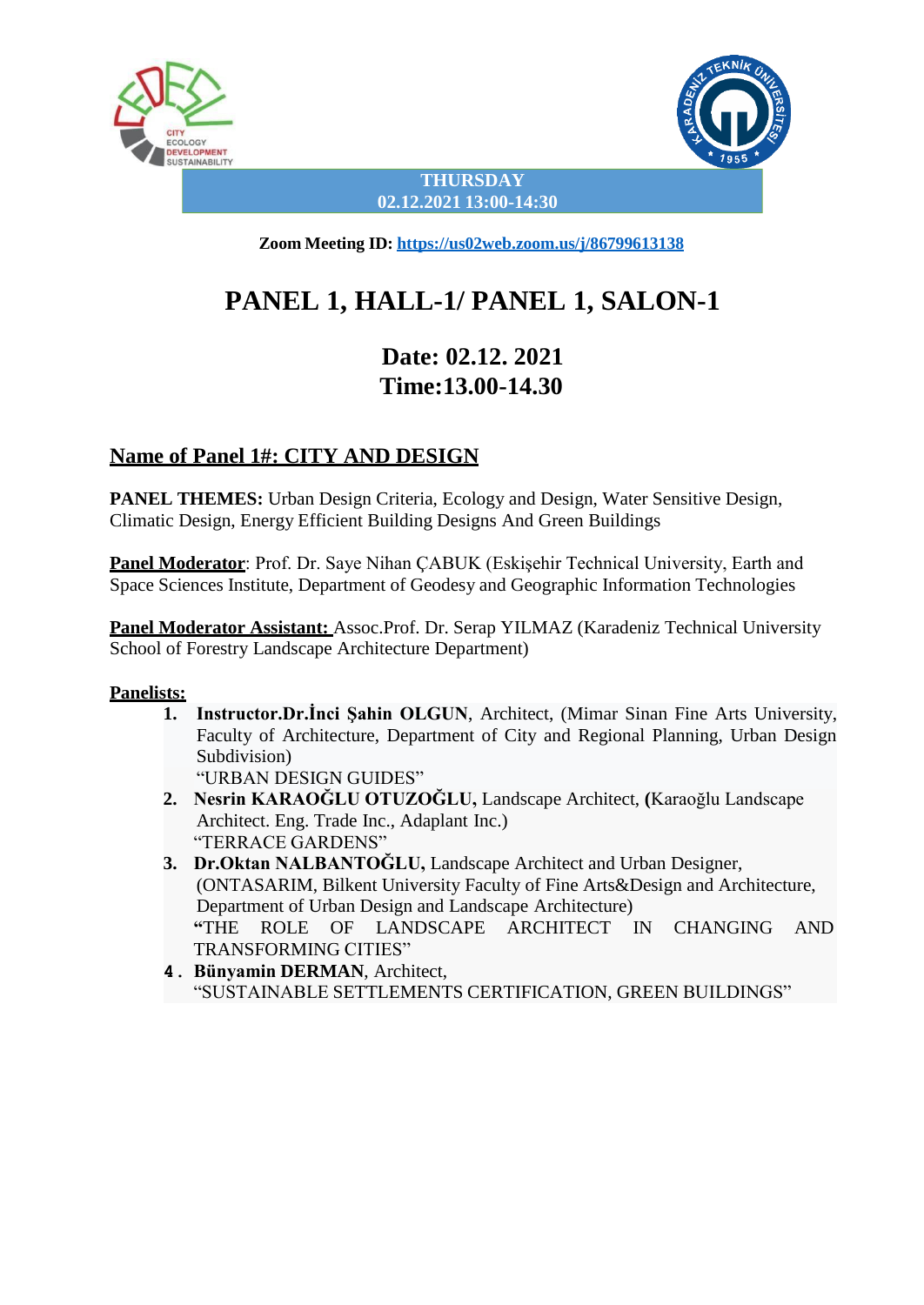



**THURSDAY 02.12.2021 15:00-17:00**

**Zoom Meeting ID: <https://us02web.zoom.us/j/86799613138>**

# **SESSION-1, HALL-1/OTURUM-1, SALON-1**

#### **MODERATOR: Prof.Dr.Hakan ALPHAN**

| <b>AUTHOR</b>                                                                                                                                              | <b>AFFILIATION</b>                         | <b>ABSTRACT TITLE</b>                                                                                                       |
|------------------------------------------------------------------------------------------------------------------------------------------------------------|--------------------------------------------|-----------------------------------------------------------------------------------------------------------------------------|
| Prof.Dr. Darejan<br><b>CHKHIRODZE</b><br>Assoc. Prof. Dr. Manana<br><b>BANDZELADZE</b>                                                                     | Kutaisi University                         | <b>Adapting</b><br>Education<br>System<br><b>The</b><br>to<br>Pandemic Conditions in The City                               |
| Dr. Aysun AYGÜN<br>Asst. Prof. Dr. Sinem<br>ÖZDEDE<br>Asst. Prof. Dr. Dalya Hazar<br><b>KALONYA</b>                                                        | Pamukkale University                       | Post-Pandemic Urbanism from The Perspective<br>of Healthy Cities: Evaluation of Urban Green<br>Space Sufficiency in Denizli |
| Asst. Prof. Dr. Selvinaz<br>Gülçin BOZKURT<br>Asst. Prof. Dr. Lütfiye<br><b>KUŞAK</b>                                                                      | <b>TOBB ETU</b>                            | Investigation of The Effect of Urbanization on<br>Natural Areas of Istanbul Between 1990-2018                               |
| Melike ZEYREK<br>Asst. Prof. Dr. Betül Hande<br>GÜRSOY HAKSEVENLER                                                                                         | Marmara University                         | Sustainable<br>Social<br>Perspective<br>of<br>Consumption, A Case Study for Toothpaste<br><b>Boxes</b>                      |
| Asst. Prof. Dr. Güler<br>ÖZYILDIRAN                                                                                                                        | Van Yüzüncü Yıl University                 | Development of Burdur City Center: Is Quiet<br>City Sustainable?                                                            |
| Assoc.Prof.Dr Guguli<br><b>DUMBADZE</b><br>Assoc. prof.Dr. Nargiza<br>Alasania<br>Assoc. Pr.Dr. Nunu Chachkhiani<br>Anasashvili<br>M.E. Malvina Tarieladze | Batumi Shota Rustaveli State<br>University | Assessment of Biological Activity of the<br>New Georgian Humic Preparations<br>According to Plant Growth Stimulation        |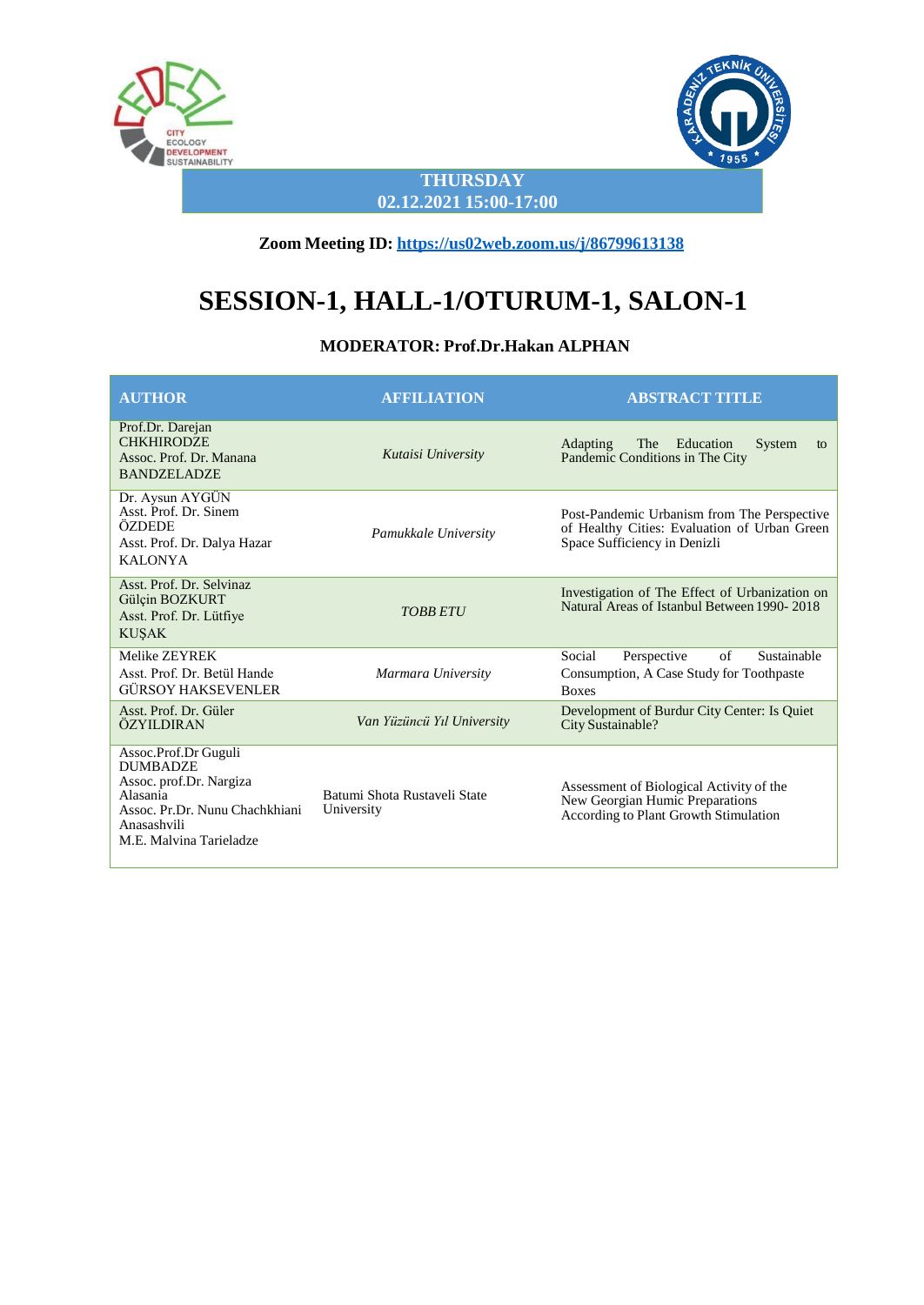



**THURSDAY 02.12.2021 13:00-14:30**

**Zoom Meeting ID: <https://us02web.zoom.us/j/82869310036>**

# **SESSION-2, HALL-2/OTURUM-2, SALON-2**

**MODERATOR: Assoc.Prof.Dr.Emine Seda ARSLAN**

| <b>AUTHOR</b>                                                                                           | <b>AFFILIATION</b>                | <b>ABSTRACT TITLE</b>                                                                                                                              |
|---------------------------------------------------------------------------------------------------------|-----------------------------------|----------------------------------------------------------------------------------------------------------------------------------------------------|
| Begüm DIKER                                                                                             | Istanbul Technical University     | Examination of Decisions that Can be Taken on<br>The Building Scale in The Formation on<br><b>Carbon-Neutral Cities</b>                            |
| Turgut DINCER Prof.Dr.<br>Sevgi YILMAZ                                                                  | Atatürk University                | Role<br>$\alpha$ f<br>Infrastructure<br>The<br>Green<br><b>Components in Stormwater Management</b><br>Low Impact Development Analysis              |
| Filiz Engin<br>Assoc. Prof. Dr. Çiğdem<br><b>KAPTAN AYHAN</b>                                           | Canakkale 18 March University     | Determination of The Effects of Parks on<br>Quality in Terms of Regulating<br>Air<br>Ecosystem Services; A Case Study of<br>Canakkale Halk Bahçesi |
| Nazlı Deniz ERSÖZ<br>Merve DILMAN<br>Asst. Prof. Dr. Volkan<br>MÜFTÜOĞLU<br>Assoc. Prof. Dr. Sara DEMIR | <b>Bursa Technical University</b> | Streams Under Urban Pressure: Blue-Green<br>Infrastructure<br>Focused<br>Planning<br>and<br>Design Approaches for Bursa-Ayvalı Creek<br>Corridor   |
| MA. St. Mohammed Jemal<br><b>AHMED</b><br>Assoc. Prof. Dr. Serhat<br>BAŞDOĞAN                           | Yıldız Technical University       | Mass Housing & Its Socio-Economic<br>Impacts: Integrated Housing Development<br>Program - IHDP in Addis Ababa, Ethiopia                            |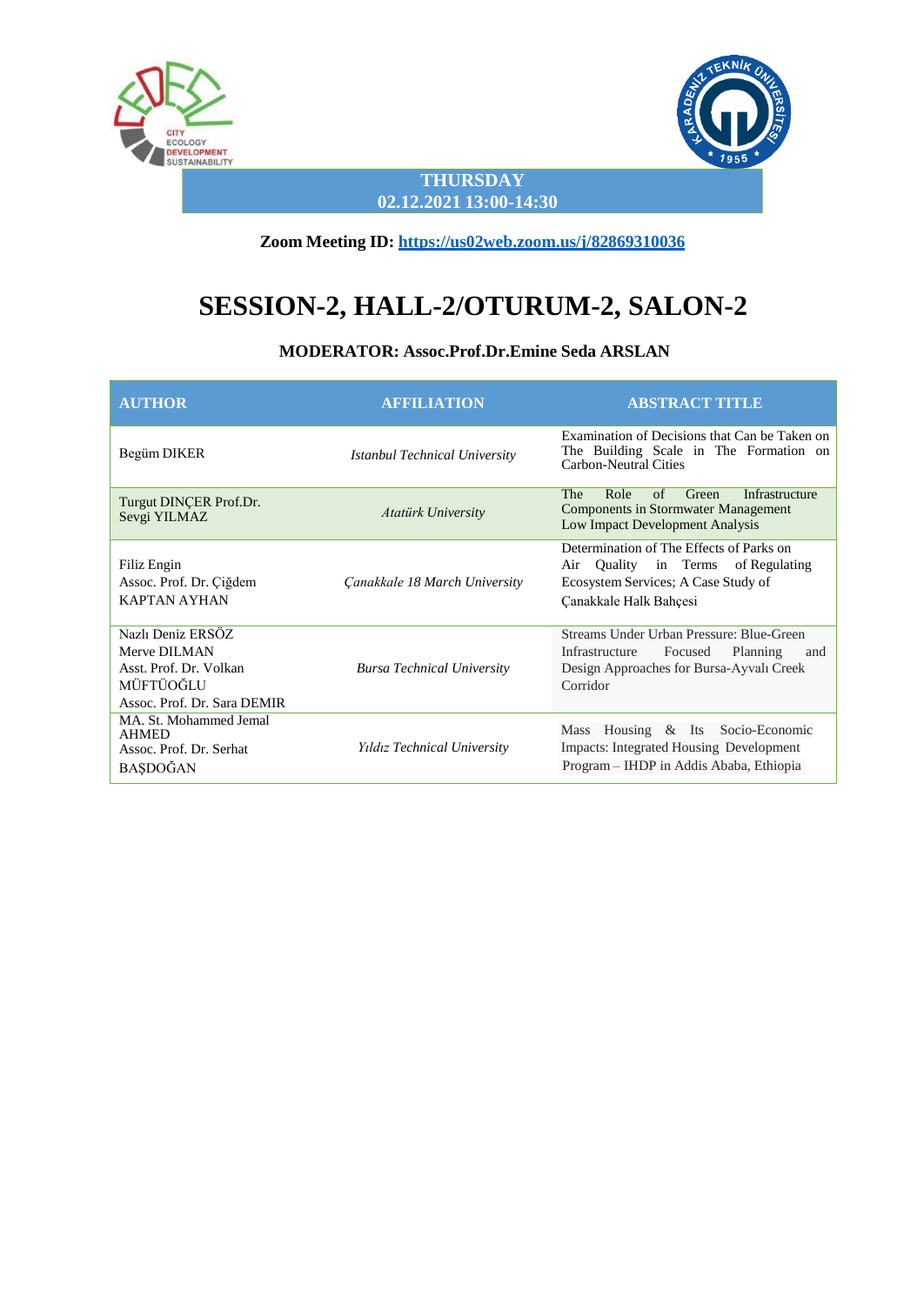



**Zoom Meeting ID: <https://us02web.zoom.us/j/82869310036>**

# **PANEL 2, HALL-2/ PANEL 2, SALON-2**

# **Date: 02.12. 2021 Time:15.00-16.30**

### **Name of Panel 4#: City and CONSERVATION**

**PANEL THEMES:** CITY AND LANDSCAPE, CITY AND ECOLOGY, CITY AND AESTHETICS, CITY AND CONSERVATION (NATURAL AND CULTURAL ENVIRONMENTAL PROTECTION)

**Panel Moderator**: Prof. Dr. Atila GÜL (Süleyman Demirel University, Faculty of Architecture Department of Landscape Architecture)

**Panel Moderator Assistant:** Assoc.Prof. Dr. Tuğba DÜZENLİ (Karadeniz Technical University School of Forestry Landscape Architecture Department)

### **Panelists:**

- **1. Prof.Dr.Mehmet TUNCER (Çankaya University Faculty of Architecture Department of City and Regional Planning)** "CULTURAL ENVIRONMENTAL PROTECTION"
- **2. Prof.Dr.Alper ÇABUK** Vice-Chancellor, Dean, Faculty of Architecture and Design, **(Eskişehir Technical University,** Faculty of Architecture and Design, Department of Landscape Architecture**)** "A PROFESSION THAT IMPROVES THE PLANET AGAINST CLIMATE CHANGE: LANDSCAPE ARCHITECTURE"
- **3. Ass.Prof.Dr.Fatma İpek EK,** Architect (Yaşar University Faculty of Architecture, Department of Architecture)

"AESTHETICS AND SPACE ATMOSPHERE AS AN URBAN DESIGN DYNAMIC" **4. Assoc.Prof..Dr.Koray VELİBEYOĞLU** (İzmir Institute of Technology, Faculty of Architecture, Department of City and Regional Planning)

"NATURALIZING CITY PLANS: THE EXAMPLE OF İZMİR"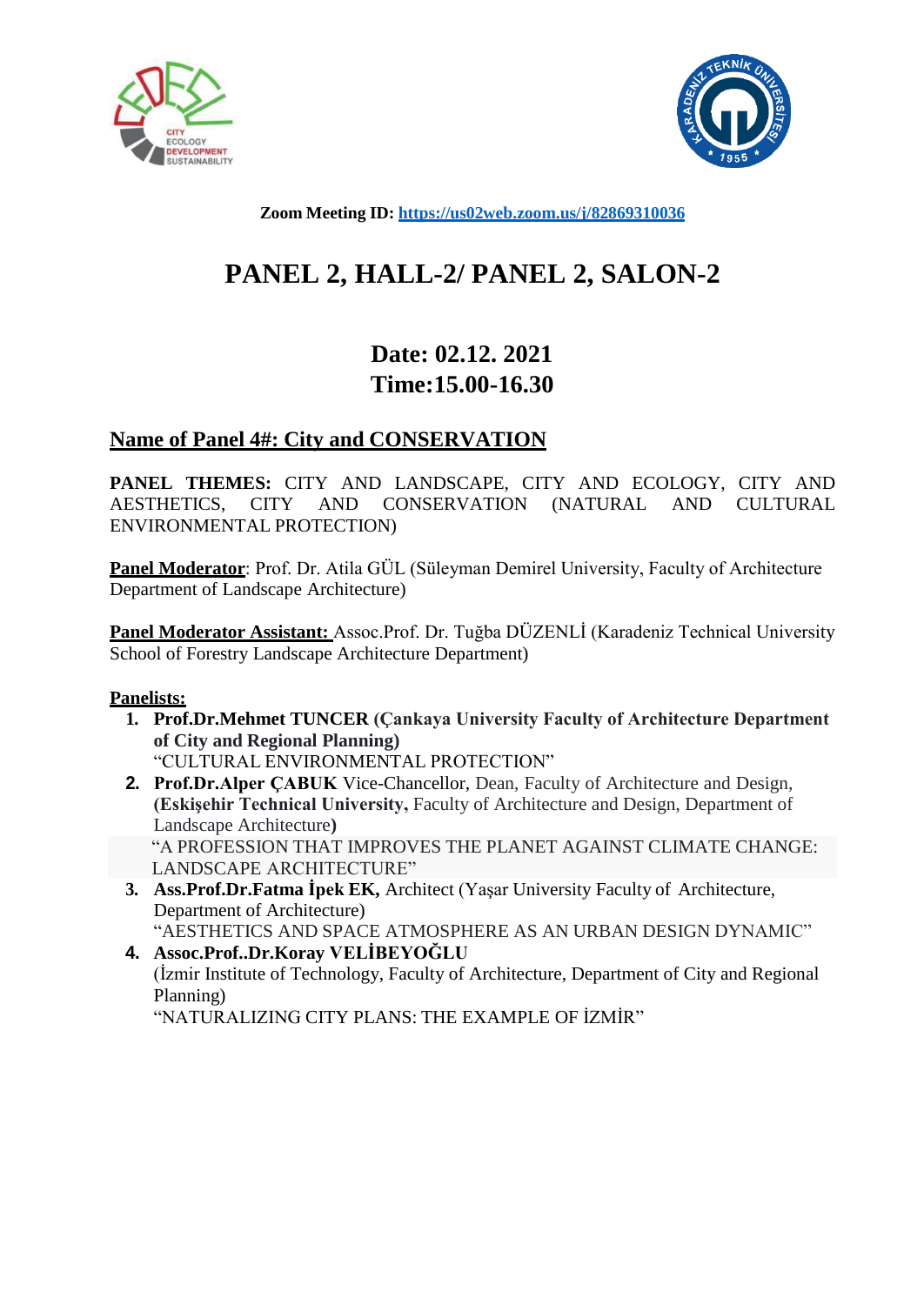



**THURSDAY 02.12.2021 13:00-14:30**

**Zoom Meeting ID: <https://us02web.zoom.us/j/82220359814>**

# **SESSION-3, HALL-3/OTURUM-3, SALON-3**

### **MODERATOR: Prof.Dr.Taşkın ÖZTAŞ**

| <b>AUTHOR</b>                                                                                         | <b>AFFILIATION</b>                | <b>ABSTRACT TITLE</b>                                                                        |
|-------------------------------------------------------------------------------------------------------|-----------------------------------|----------------------------------------------------------------------------------------------|
| Assoc. Prof. Dr. Dilek<br>YALCIN<br>Assoc. Prof. Dr. İlkay<br>AÇIKGÖZ ERKAYA<br>Prof.Dr. Belgin ERDEM | Gazi University                   | Contribution of Microalgae Resources to<br>Sustainable Development and Green Economy         |
| Prof.Dr. Alaeddin BOBAT                                                                               | Kocaeli University                | Relations Between Ecosystem Services and<br>Urban Life                                       |
| Asst. Prof. Dr. Merve ERSOY<br><b>MIRICI</b><br>Assoc. Prof. Dr. Anil AKIN                            | <b>Bursa Technical University</b> | The Modelling Carbon Storage Service With<br><b>INVEST</b> in Urban Dynamics: Bursa/Yıldırım |
| Inst. Gökçe GÖNÜLLÜ<br>SÜTÇÜOĞLU<br>Dr. Ayşe KALAYCI ÖNAÇ                                             | Izmir Katip Çelebi University     | Site Selection for Carbon Wells in Urban Areas;<br>Case Study Of Çiğli/İzmir                 |
| <b>Inst. Gokce GONULLU</b><br><b>SUTCUOGLU</b><br>Dr. Ayşe KALAYCI ÖNAÇ                               | Izmir Katip Çelebi University     | Determination of Urban Heat Islands by Using                                                 |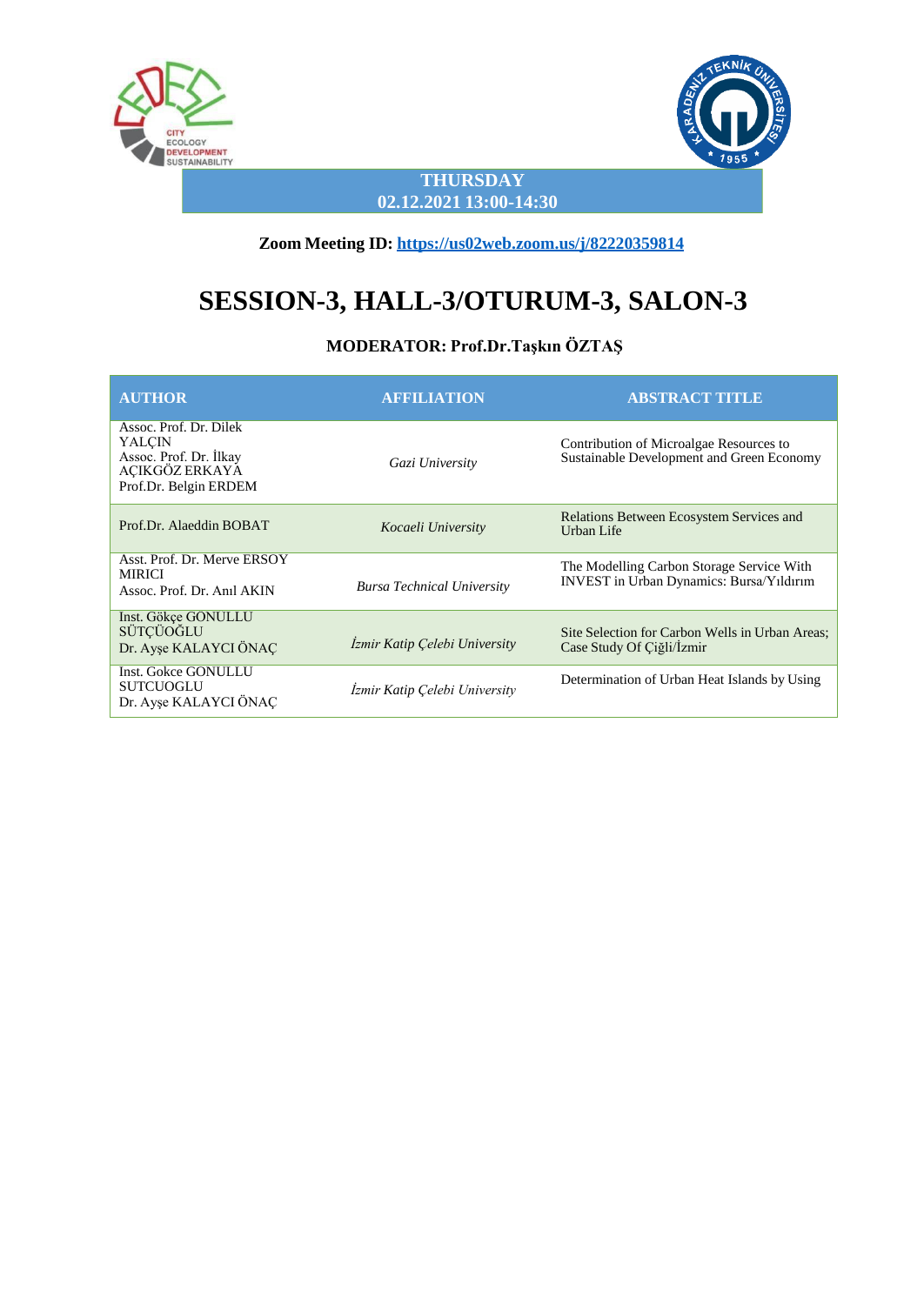



**THURSDAY 02.12.2021 15:00-16:30**

**Zoom Meeting ID: <https://us02web.zoom.us/j/82220359814>**

# **SESSION-4, HALL-3/OTURUM-4, SALON-3**

**MODERATOR: Prof.Dr.Elif Ebru ŞİŞMAN**

| <b>AUTHOR</b>                                                                                                                | <b>AFFILIATION</b>                      | <b>ABSTRACT TITLE</b>                                                                                                                                                            |
|------------------------------------------------------------------------------------------------------------------------------|-----------------------------------------|----------------------------------------------------------------------------------------------------------------------------------------------------------------------------------|
| Maradi IAKOBADZE<br>Prof.<br>Inga<br>Dr.<br>Assoc.<br><b>DIASAMIDZE</b><br>Assoc. Prof. Dr. Lali JGENTI<br>Dr. Gia BOLKVADZE | Batumi Shita Rustaveli State University | Biodiversity Conservation of Machakhela<br>National Park, Georgia                                                                                                                |
| Asist.Prof.Dr.Mustafa<br><b>ERGEN</b>                                                                                        | Sakarya University of Applied Sciences  | The Role of Urban Design in Urban Space,<br>Renovation<br>Rehabilitation,<br>and<br><b>Conservation in Protected Historical Areas:</b><br>The Case Study of Tokat Protected Area |
| Damla BALCI<br>Prof.Dr. Ali TÜRK                                                                                             | Süleyman Demirel University             | Street Rehabilitation Practice in Conservation of<br>Historic Urban Texture: The Case of Isparta<br>Damgaci Street                                                               |
| Cisem DEMIREL                                                                                                                | Istanbul Technical University           | Yassiada: A Forgotten Heritage?                                                                                                                                                  |
| Eylem KESKIN<br>Aysu GÜRMAN<br>Pinar ERGÜL TAŞKIRAN                                                                          | İzmir Yüksek Teknoloji Enstitüsü        | Fab Labs to Fab Cities in Smart Initiatives: Fab<br>Labs in Izmir                                                                                                                |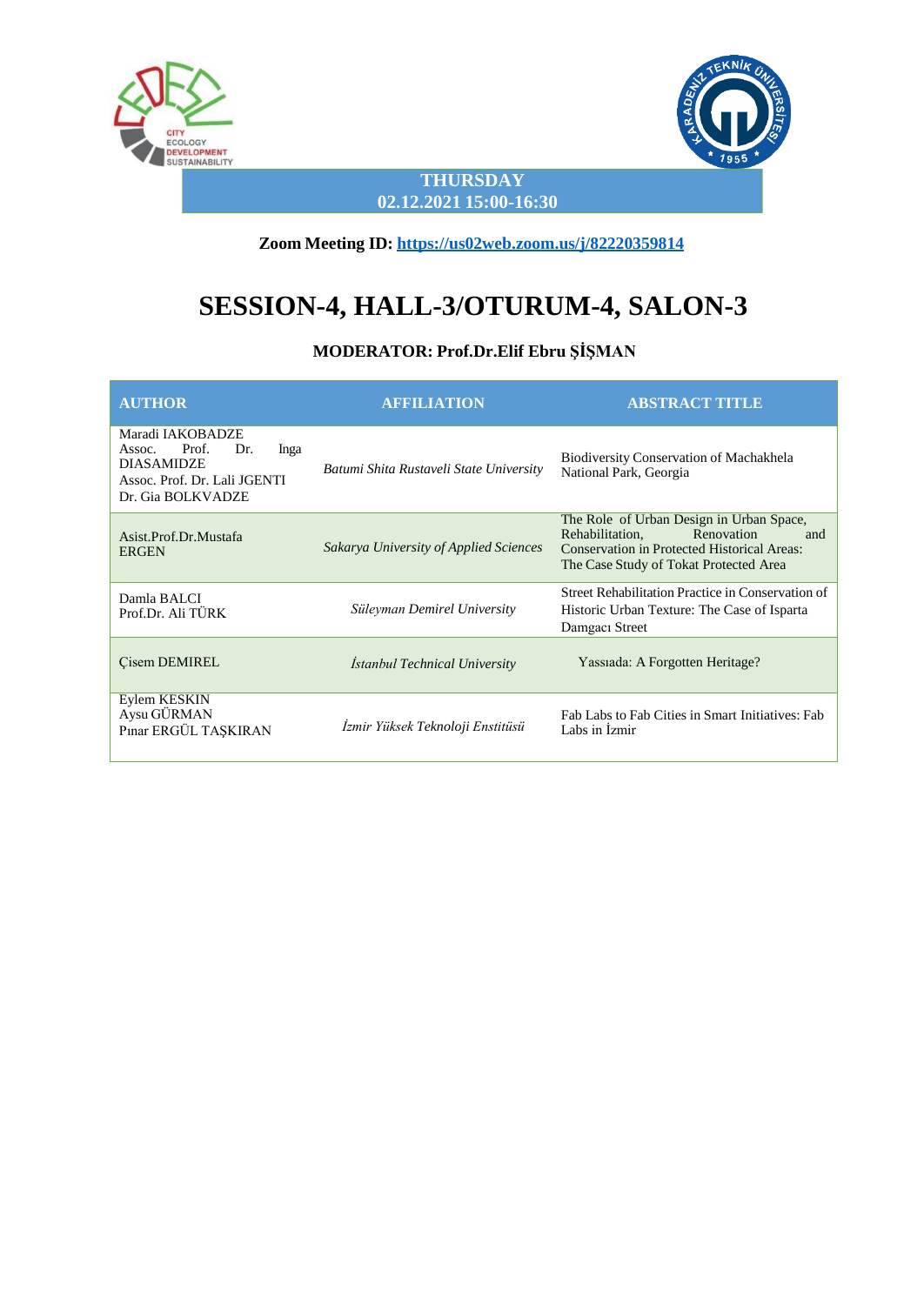



**Zoom Meeting ID: <https://us02web.zoom.us/j/82220359814>**

# **PANEL 3, HALL-3/ PANEL 3, SALON-3**

# **Date: 02.12. 2021 Time:17.00-18.30**

### **Name of Panel 2#: URBAN GREEN NETWORK AND ITS PROBLEMS**

**PANEL THEMES:** UCTEA Chamber of Landscape Architects-Local Administrations-NGOs-University and Sector Representatives

**Panel Moderator:** Prof. Dr. Şükran ŞAHİN (Ankara University, Faculty of Agriculture, **Department of Landscape Architecture)**

**Panel Moderator Assistant:** Assoc.Prof. Dr. Ertan DÜZGÜNEŞ (Karadeniz Technical University School of Forestry Landscape Architecture Department)

#### **Panelists:**

- **1. Prof.Dr.Yasin Çağatay SEÇKİN (**Head of Istanbul Metropolitan Municipality Park, Garden and Green Areas Department) "GREEN SCENARIO FOR ISTANBUL"
- **2. Barış IŞIK,** (UCTEA Chamber of Landscape Architects, Board Member) "ACTIVITIES OF THE CHAMBER OF LANDSCAPE ARCHITECTSFOR URBAN GREEN SPACES AND THEIR PROBLEMS"
- **3. Prof.Dr.Halim PERÇİN (**Aztatek Ankara Agriculture and Technology Investments Inc., Retired Academic Member, Ankara University Faculty of Agriculture, **Department of Landscape Architecture,** Sector Representative, "ANKARA CİTY GREEN NETWORK STUDİES"
- **4. Prof.Dr.Hakan ALPHAN (**Çukurova University, Faculty of Architecture Department of Landscape Architecture, NGO's Representative, Chairman of the Board/Landscape Studies Association)

**"**RESILIENT CITIES AND GREEN-ORIENTED APPROACHES"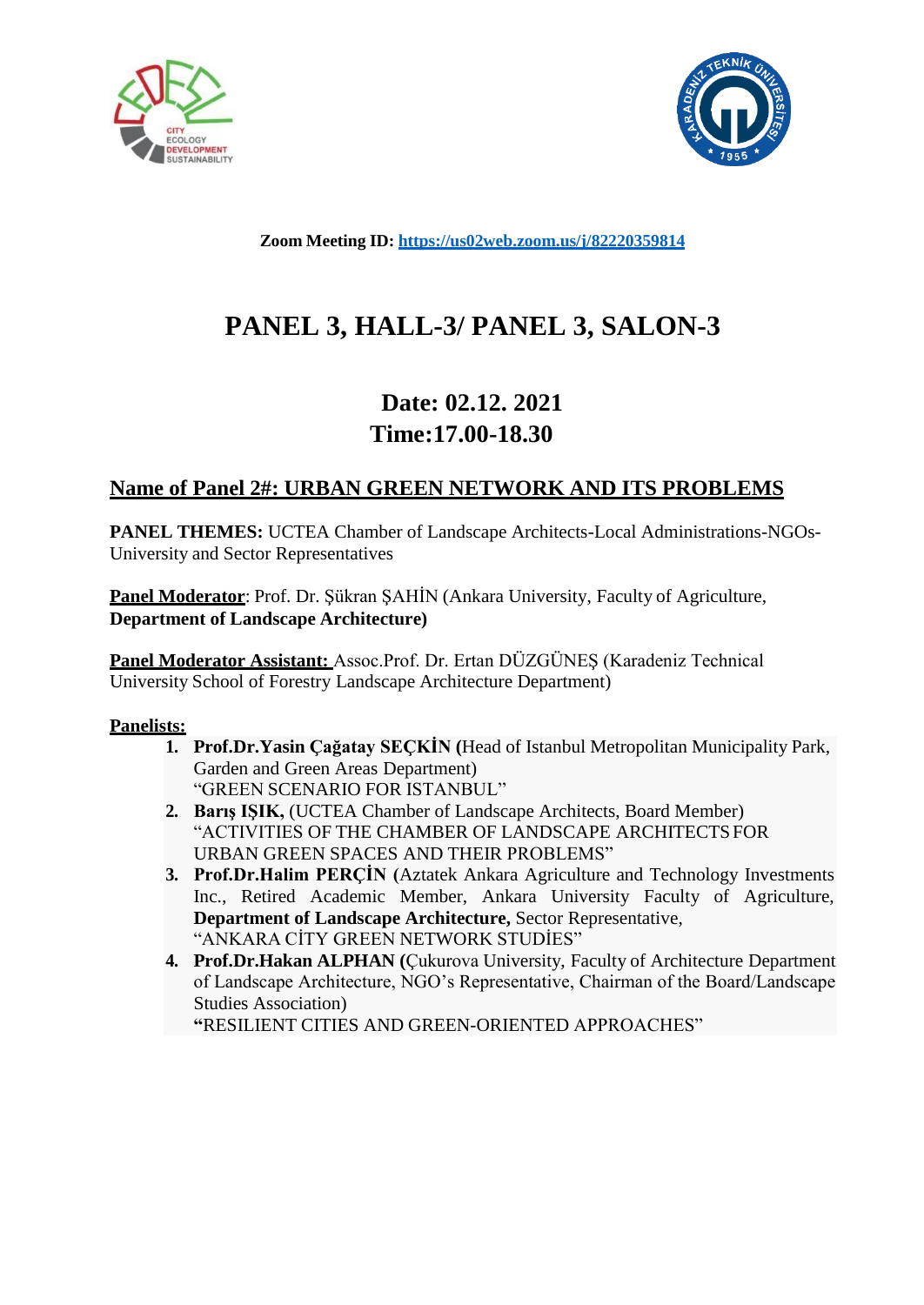



**FRIDAY 03.12.2021 09:00-10:30**

**Zoom Meeting ID: <https://us02web.zoom.us/j/81266050888>**

# **SESSION-5, HALL-1/OTURUM-5, SALON-1**

### **MODERATOR: Assoc.Prof.Dr.Ömer Kamil ÖRÜCÜ**

| <b>AUTHOR</b>                                                                                                             | <b>AFFILIATION</b>              | <b>ABSTRACT TITLE</b>                                                                                                                       |
|---------------------------------------------------------------------------------------------------------------------------|---------------------------------|---------------------------------------------------------------------------------------------------------------------------------------------|
| Assoc. Prof. Dr. Esen Gökçe<br>ÖZDAMAR<br>Assoc. Prof. Dr. Okşan<br>TANDOĞAN<br>Res. Pinar TEMÜRLENK<br>Res. İlhan YILMAZ | Tekirdağ Namık Kemal University | Participant-Based<br>Co-Design<br>with Waste<br>Tekirdağ<br>Materials:<br>Osmanlı<br>Neighborhood Workshop Experience                       |
| Assoc. Prof. Dr. Çağdaş<br>KUŞÇU ŞIMŞEK<br>Derya ARABACI                                                                  | Süleyman Demirel University     | The Impacts of Coastal Land Reclamation Areas<br>on Urban Climate                                                                           |
| Yaşar MENTEŞ Prof.Dr.<br>Sevgi YILMAZ Dr. Adeb<br>QAID                                                                    | <b>Atatürk University</b>       | The Effect of Different Settlement Patterns on<br>The Urban Heat Island: The Case of Elazig<br>Province Carsi and Doğukent<br>Neighborhoods |
| Prof.Dr. Sevgi YILMAZ<br>Cihad BILGE<br>Prof.Dr. Mehmet Akif<br><b>IRMAK</b><br>Dr. Shu YANG                              | <b>Atatürk University</b>       | Estimation of Future Ciimate Change in<br>Erzurum City for Urban Design Using<br><b>URBCLIM Model</b>                                       |
| Ayse KARAHAN<br>Merve ACAR<br>Prof.Dr. FARIS KARAHAN                                                                      | Atatürk University              | Major Epidemics in History and The Impact of<br>Climate Change on Outbreaks                                                                 |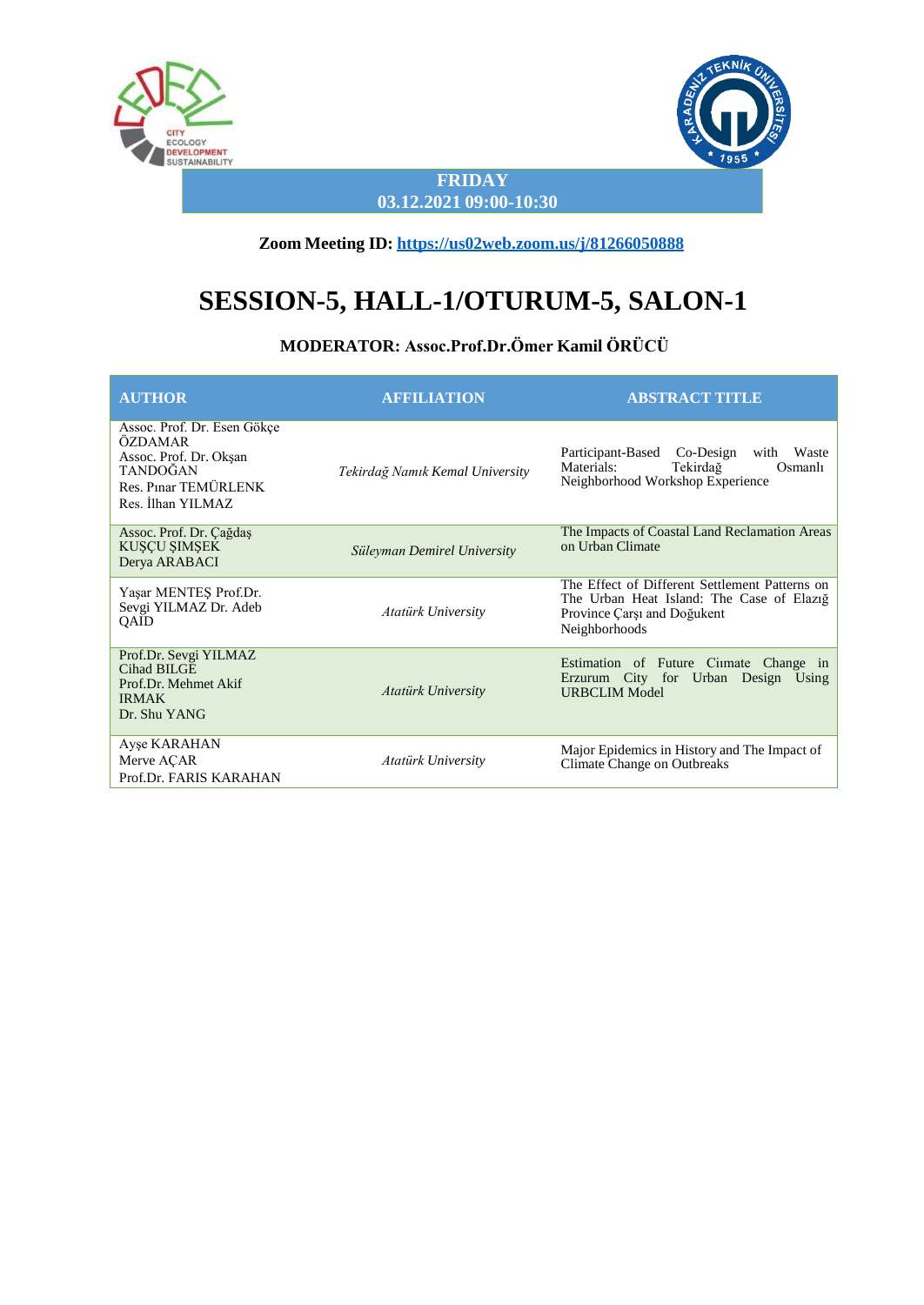



**FRIDAY 03.12.2021 11.00-12:30**

**Zoom Meeting ID: <https://us02web.zoom.us/j/81266050888>**

# **SESSION-6, HALL-1/OTURUM-6, SALON-1**

### **MODERATOR: Prof.Dr.Atila GÜL**

| <b>AUTHOR</b>                                                                                                                                         | <b>AFFILIATION</b>            | <b>ABSTRACT TITLE</b>                                                                                                                                          |
|-------------------------------------------------------------------------------------------------------------------------------------------------------|-------------------------------|----------------------------------------------------------------------------------------------------------------------------------------------------------------|
| Prof.Dr. Atila GÜL<br>Dr. Hüseyin Berk TÜRKER<br>Ilayda ANAÇ<br>İskender Emre GÜL                                                                     | Süleyman Demirel University   | Nature-Based Solutions and Standards Against<br>Global Climate Change                                                                                          |
| Dr. Hüseyin Berk TÜRKER<br>Prof.Dr. Atila GUL<br>İlayda ANAÇ<br>Eda GÜL                                                                               | Süleyman Demirel University   | The Role of Urban Agriculture in Adapting to<br>Climate Change for Sustainable Cities                                                                          |
| Asst. Prof. Dr. Zeynep R.<br><b>ARDAHANLIOĞLU</b><br>Prof.Dr. Yahya BULUT<br>Assoc. Prof. Dr. Ismail CINAR                                            | Muğla Sıtkı Koçman University | Determination of Natural Environment Features<br>Fethiye-Gocek<br>Speiial Environmental<br>of<br>Protection Area by Geographical Information<br><b>Systems</b> |
| Prof.Dr.Öner DEMIREL<br>Assoc.Prof.Dr.Ertan<br>DÜZGÜNEŞ<br>Asist.Prof.Dr.Meryem Bihter<br><b>BİNGÜL BULUT</b><br>Res.Ass.Tuba Gizem<br><b>AYDOĞAN</b> | Kırıkkale University          | <b>Urban Forestry Practices and Management</b><br>Problems in Turkey                                                                                           |
| Öznur Aytekin<br>Prof.Dr. Mehmet TUNCER                                                                                                               | Cankaya University            | Destruction<br>within<br><b>Nature</b><br><b>The</b><br><b>Beach</b><br>Arrangement Project Between İstanbul Ataköy -<br>Büyükçekmece                          |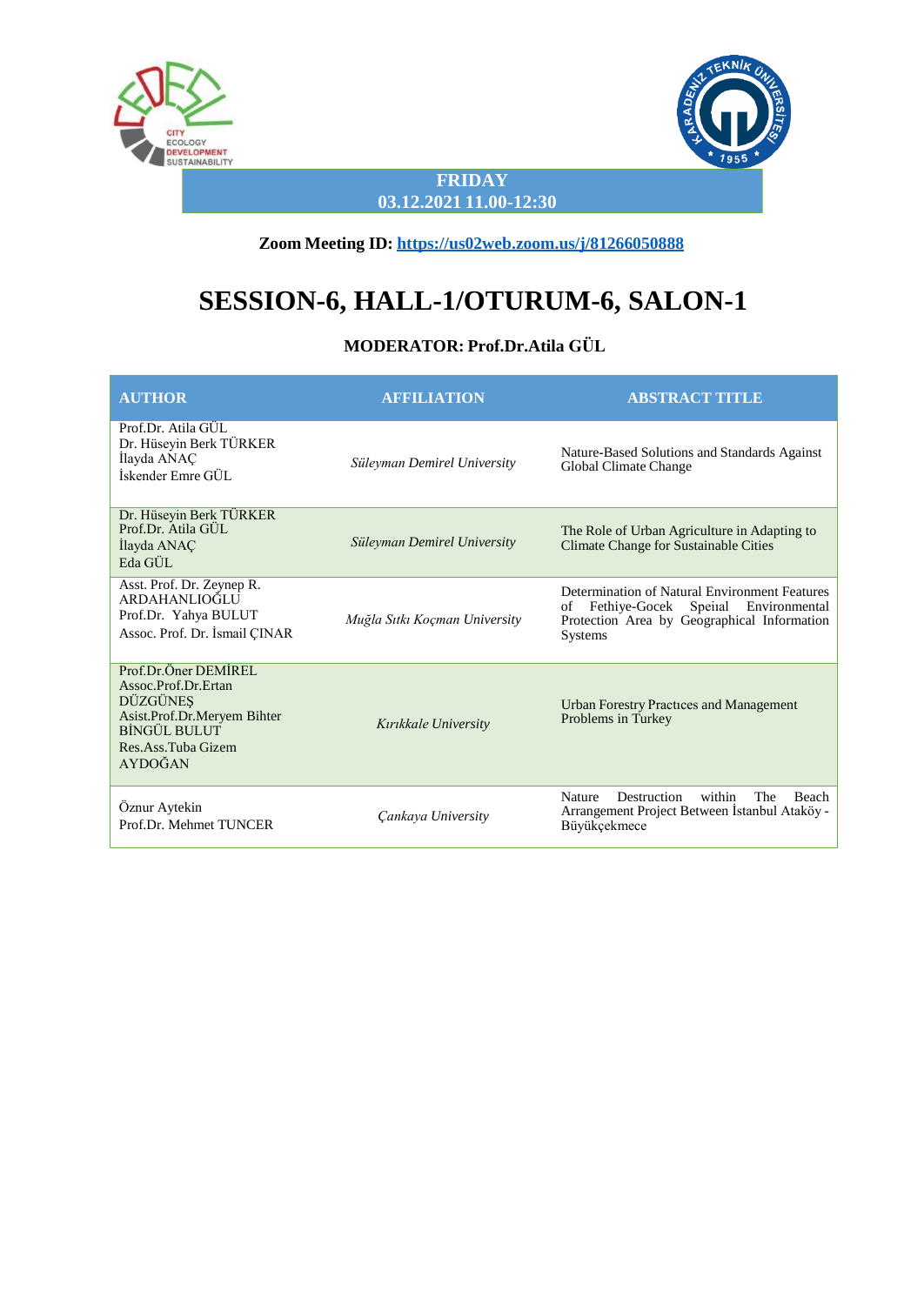



**Zoom Meeting ID: <https://us02web.zoom.us/j/81266050888>**

# **PANEL 4 HALL-1/ PANEL 4, SALON-1**

# **Date: 03.12. 2021 Time: 13.00-14.30**

### **Name of Panel 3#: City and PLANNING**

**PANEL THEMES:** URBAN PLANNING CRITERIA, ECOLOGY AND PLANNING, LEGISLATION OF PLANNING, INTERSCALE PLANNING/URBAN, LANDSCAPE AND REGIONAL, CITY AND CLİMATE

**Panel Moderator:** Prof. Dr. Güzin KONUK (Head of Department, (Konya Food and Agriculture University, Faculty of Engineering and Architecture, Department of Interior Design.

**Panel Moderator Assistant:** Assoc.Prof. Dr. Doruk Görkem ÖZKAN (Karadeniz Technical University School of Forestry Landscape Architecture Department)

### **Panelists:**

- **1. Prof.Dr.Şükran ŞAHİN,** Landscape Architect, (Ankara University, Faculty of Agriculture, **Department of Landscape Architecture)** "URBAN ECOLOGY AND PLANNING"
- **2. Prof.Dr.Sevgi YILMAZ**, Landscape Architect**,** (Atatürk University Faculty of Architecture and Design, Department of Landscape Architecture) CITY AND "CLIMATE"
- **3. Prof.Dr.Erkan POLAT** (Süleyman Demirel University, Faculty of Architecture, Department of City and Regional Planning, Urbanism Subdivision) "INTERSCALABILITY IN SPATIALPLANNING"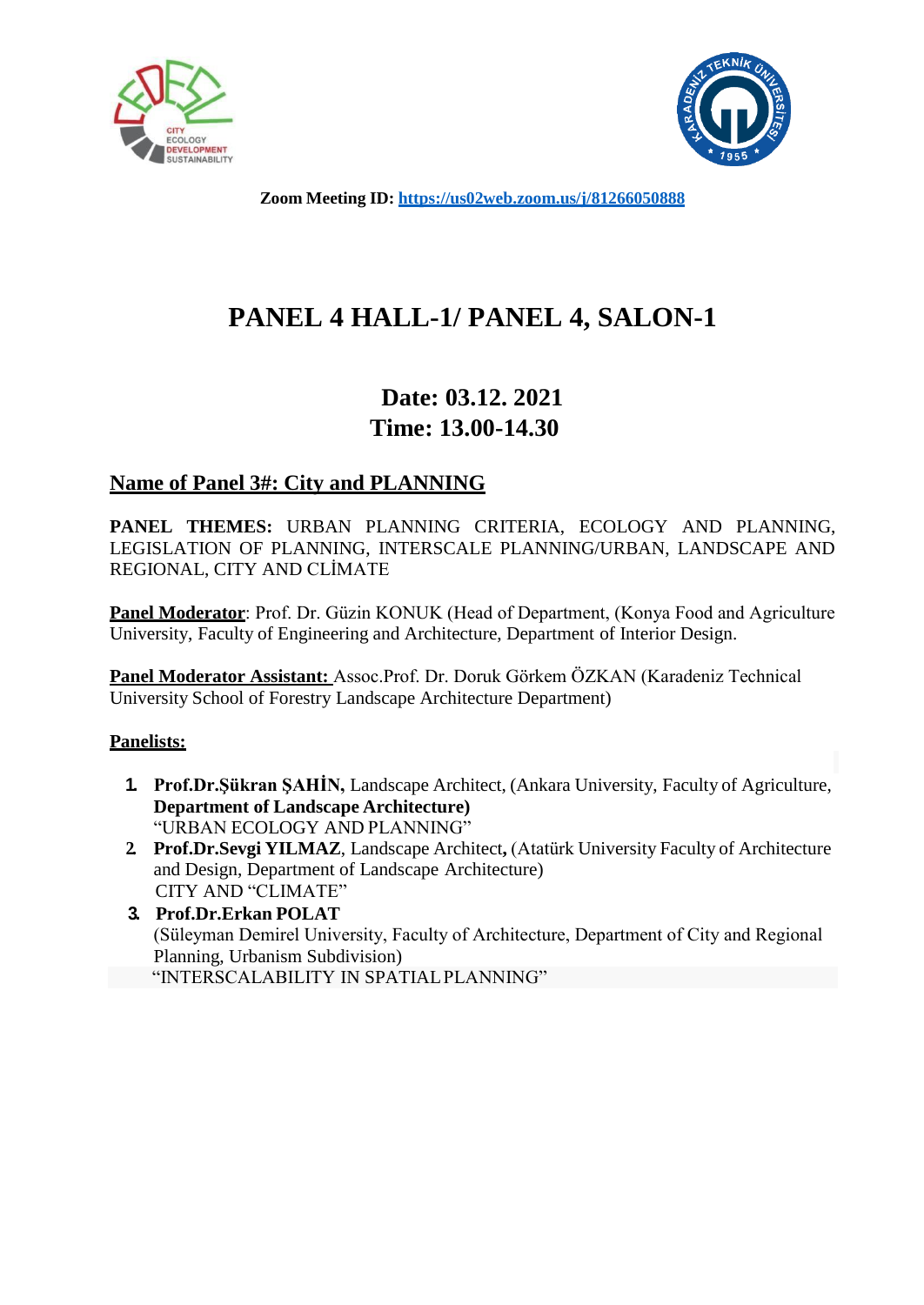



#### **FRIDAY 03.12.2021 15.00-17:00**

#### **Zoom Meeting ID: <https://us02web.zoom.us/j/81266050888>**

# **SESSION-7, HALL-1/OTURUM-7, SALON-1**

### **MODERATOR: Prof.Dr.Ümit ERDEM**

| <b>AUTHOR</b>                                                                                                                          | <b>AFFILIATION</b>             | <b>ABSTRACT TITLE</b>                                                                                |
|----------------------------------------------------------------------------------------------------------------------------------------|--------------------------------|------------------------------------------------------------------------------------------------------|
| Asist.Prof.Dr.Gildis TACHIR                                                                                                            | Trakya Universitesi            | The Effect of Coast and Settlement Relations on<br>Coastal Area Use Change: City of<br>Abdere-Greece |
| Prof.Dr. Ümit ERDEM<br>Assoc. Prof. Dr. Sibel<br>SARIÇAM<br>Dr. H.Ece SALALI                                                           | Ege University                 | Why Ecology?!                                                                                        |
| Assoc. Prof. Dr. Sibel<br><b>SARICAM</b><br>Prof.Dr. Ümit ERDEM                                                                        | Eskişehir Osmangazi University | The Importance of Green Spaces in Disaster<br>Management                                             |
| Fulya Damla YILMAZ<br>Assoc. Prof. Dr. Fürüzan<br><b>ASLAN</b><br>Asst. Prof. Dr. Oğuz ATES<br>Res.Ass.Engin KABATAŞ                   | Kırklareli University          | Urban Green Infrastructure Analysis: The<br>Case of Kırklareli City                                  |
| Res.Ass.Engin KABATAS<br>Asst. Prof. Dr. Oğuz ATES<br>Assoc. Prof. Dr. Fürüzan<br><b>ASLAN</b><br>Res.Ass.Fulya Damla<br><b>YILMAZ</b> | Kırklareli University          | Determination of Recreational Potential of<br>Kırklareli Kayalıköy Dam and Its Environment           |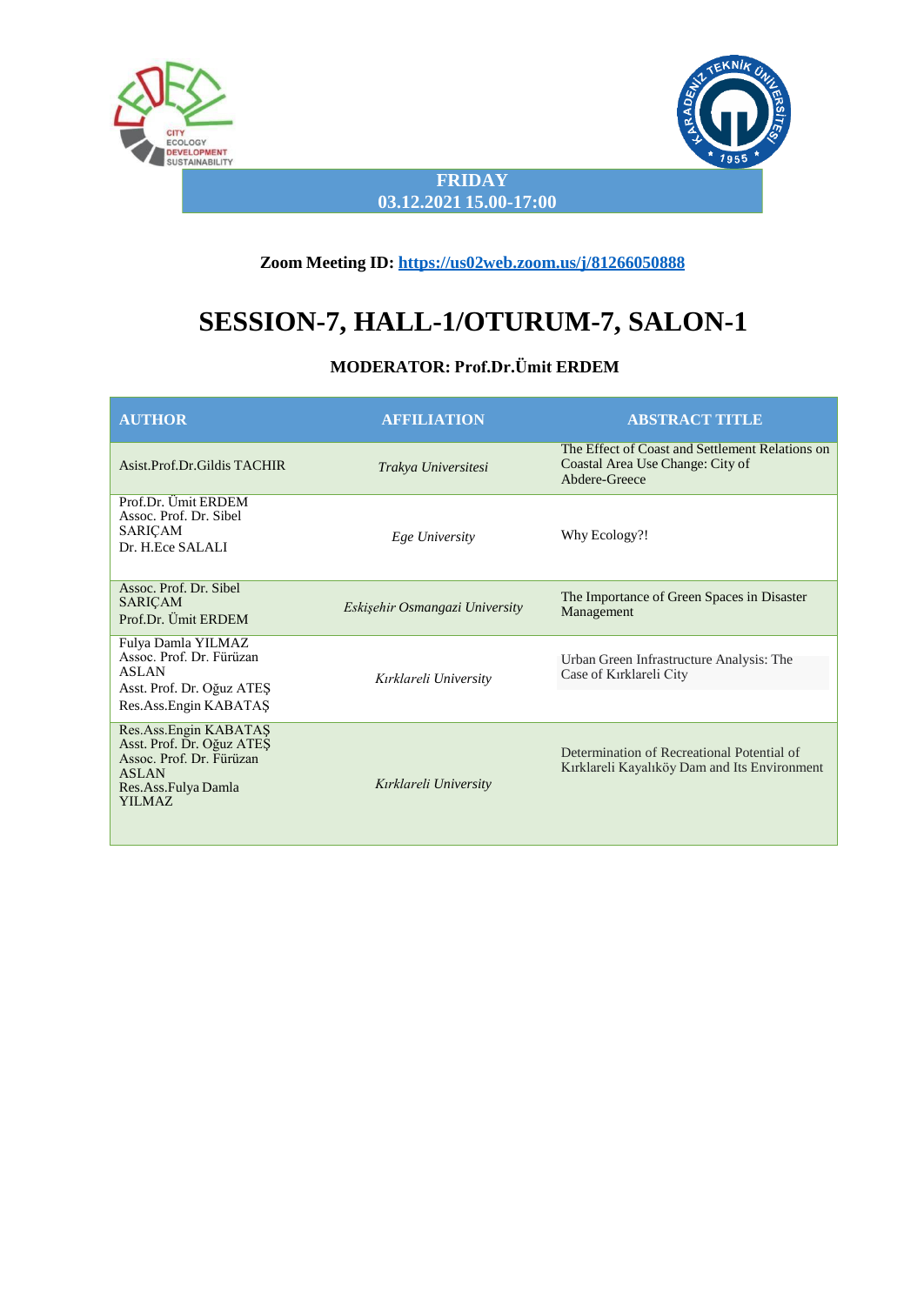



#### **FRIDAY 03.12.2021 09.00-10.30**

**Zoom Meeting ID: <https://us02web.zoom.us/j/84403657000>**

# **SESSION-8, HALL-2/OTURUM-8, SALON-2**

#### **MODERATOR: Prof.Dr.Abdullah KELKİT**

| <b>AUTHOR</b>                                                                                                                                                       | <b>AFFILIATION</b>                | <b>ABSTRACT TITLE</b>                                                                                                                                              |
|---------------------------------------------------------------------------------------------------------------------------------------------------------------------|-----------------------------------|--------------------------------------------------------------------------------------------------------------------------------------------------------------------|
| Asist. Prof. Dr. Gümüş Funda<br><b>GÖKCE</b><br>Mustafa ÖZBAY<br>Prof.Dr. Rashmi GUJRATI<br>Asst. Prof. Dr. Hayri UYGUN<br>Prof.Dr. Öner DEMIREL<br>Zeliha BAYINDIR | Düzce University                  | Investigation of Landscape Characteristics of<br>Düzce Province, Akçakoca District in The Scope<br>of Ecotourism and Development of Ecotourism<br><b>Resources</b> |
| Asist.Prof.Dr.Gümüş Funda<br>GÖKÇE                                                                                                                                  | Düzce University                  | Cultivation of Some Medical and Aromatic<br>Plants and Their Use in Agricultural Landscape<br>in Duzce Province                                                    |
| Dr. İlke Örçen GÜLER                                                                                                                                                | Van Yüzüncü Yıl University        | City and Food Security in The Common Ground<br>of The Global Food Regime                                                                                           |
| Gökçe Nur DAĞLI<br>Assoc. Prof. Dr. Alper<br><b>SAĞLIK</b><br>Çağrı Savaş                                                                                           | Canakkale Onsekiz Mart University | Vertical<br>Garden<br>Application<br>Recommendations in Landscape Design Close<br>to Nature: Case of Kayseri                                                       |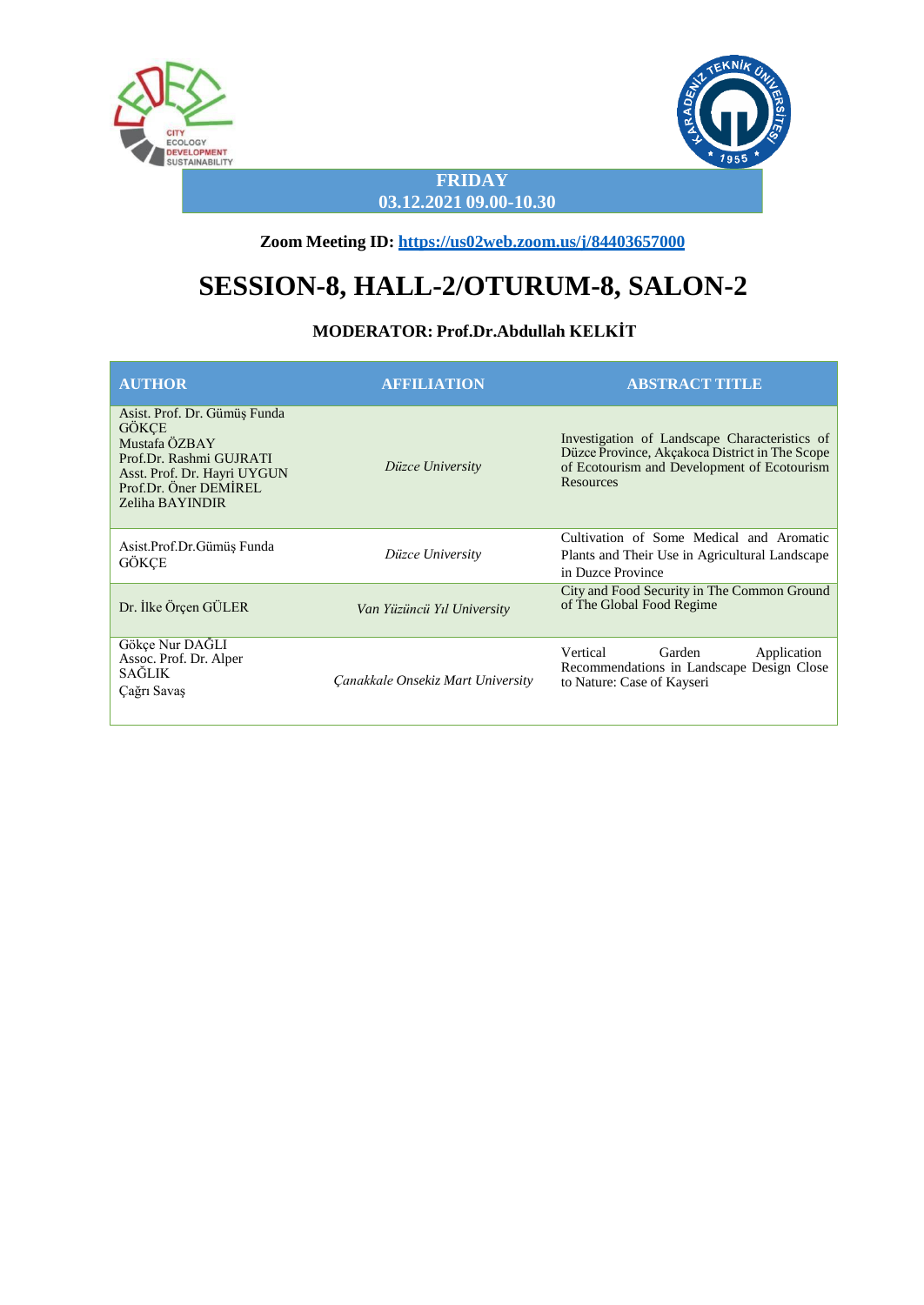



#### **FRIDAY 03.12.2021 09.00-11.30**

**Zoom Meeting ID: <https://us02web.zoom.us/j/84403657000>**

# **SESSION-9, HALL-2/OTURUM-9, SALON-2**

### **MODERATOR: Assoc.Prof.Dr.Ümit ARPACIOĞLU**

| <b>AUTHOR</b>                             | <b>AFFILIATION</b>               | <b>ABSTRACT TITLE</b>                                                                                                                                             |
|-------------------------------------------|----------------------------------|-------------------------------------------------------------------------------------------------------------------------------------------------------------------|
| Eda COSKUN                                | Yıldız Teknik University         | An Evaluation on Urban Morphology: The<br>Effect of a New Project on Galata City Form                                                                             |
| Simge SAHIN                               | Niğde Ömer Halisdemir University | A Research on Functional and Material<br>Changes in Restoration Applications of The<br>Environment:<br>Historical<br>of<br>Sample<br>Safranbolu Historical Bazaar |
| Assoc.Prof.Dr.Yaşar Bahri<br><b>ERGEN</b> | <b>Retired Faculty Member</b>    | Attending The City Through The Process of<br>Renovation<br>Rehabilitation.<br>and<br>Conservation: The Case Study of Tokat<br><b>Urban Protected Area</b>         |
| Albeniz Tuğçe EZME<br>GÜRLEK              | Kırşehir Ahi Evran University    | Transformation of Public Sphere and Public<br>Space: Kirşehir Case                                                                                                |
| Inst.Dr.Cumhur OLCAR                      | Amasya University                | <b>Boulevard Cities: Effects of Boulevard</b><br><b>Expansion on Urban Development</b>                                                                            |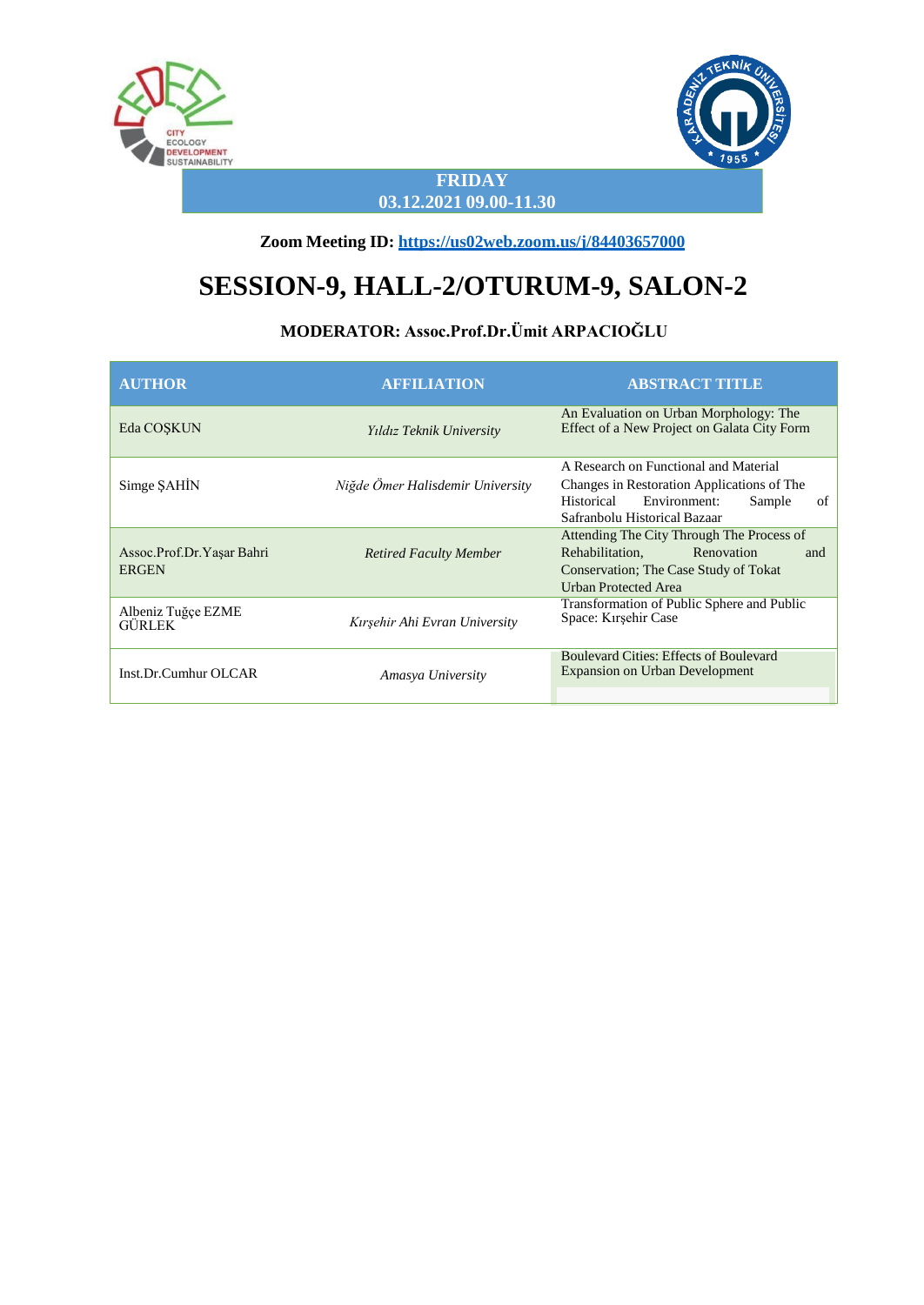



#### **FRIDAY 03.12.2021 13.00-14.30**

**Zoom Meeting ID: <https://us02web.zoom.us/j/84403657000>**

# **SESSION-10, HALL-2/OTURUM-10, SALON-2**

### **MODERATOR: Prof.Dr.Banu ÖZTÜRK KURTASLAN**

| <b>AUTHOR</b>                                                                                | <b>AFFILIATION</b>                | <b>ABSTRACT TITLE</b>                                                                                      |
|----------------------------------------------------------------------------------------------|-----------------------------------|------------------------------------------------------------------------------------------------------------|
| Assoc.Prof.Dr.Sima POUYA                                                                     | Inönü University                  | The Importance of Hospital Gardens in Turkey<br>and Description of Design Features                         |
| Assoc.Prof.Dr.Sima POUYA                                                                     | Inönü University                  | What Is A "Nature Therapy" And How Is It<br>Applied?                                                       |
| Asist.Prof.Dr.Özgür KAMER<br><b>AKSOY</b>                                                    | Adnan Menderes University         | Roof Garden Arrangement Principles in<br>Landscape Architecture                                            |
| Inst.Dr.Gülşah BİLGE<br>ÖZTÜRK                                                               | Ordu University                   | Mobile Device Visualization for Public<br>Participation: A Literature Review on Benefits<br>and Challenges |
| Assoc. Prof. Dr. Sara DEMIR<br>Asst. Prof. Dr. Yalçın<br><b>YILDIRIM</b><br>Hatice Oya Esbah | <b>Bursa Technical University</b> | The Role of Auditory Landscape in Evaluation<br>of Acoustic Comfort in Stream Corridors                    |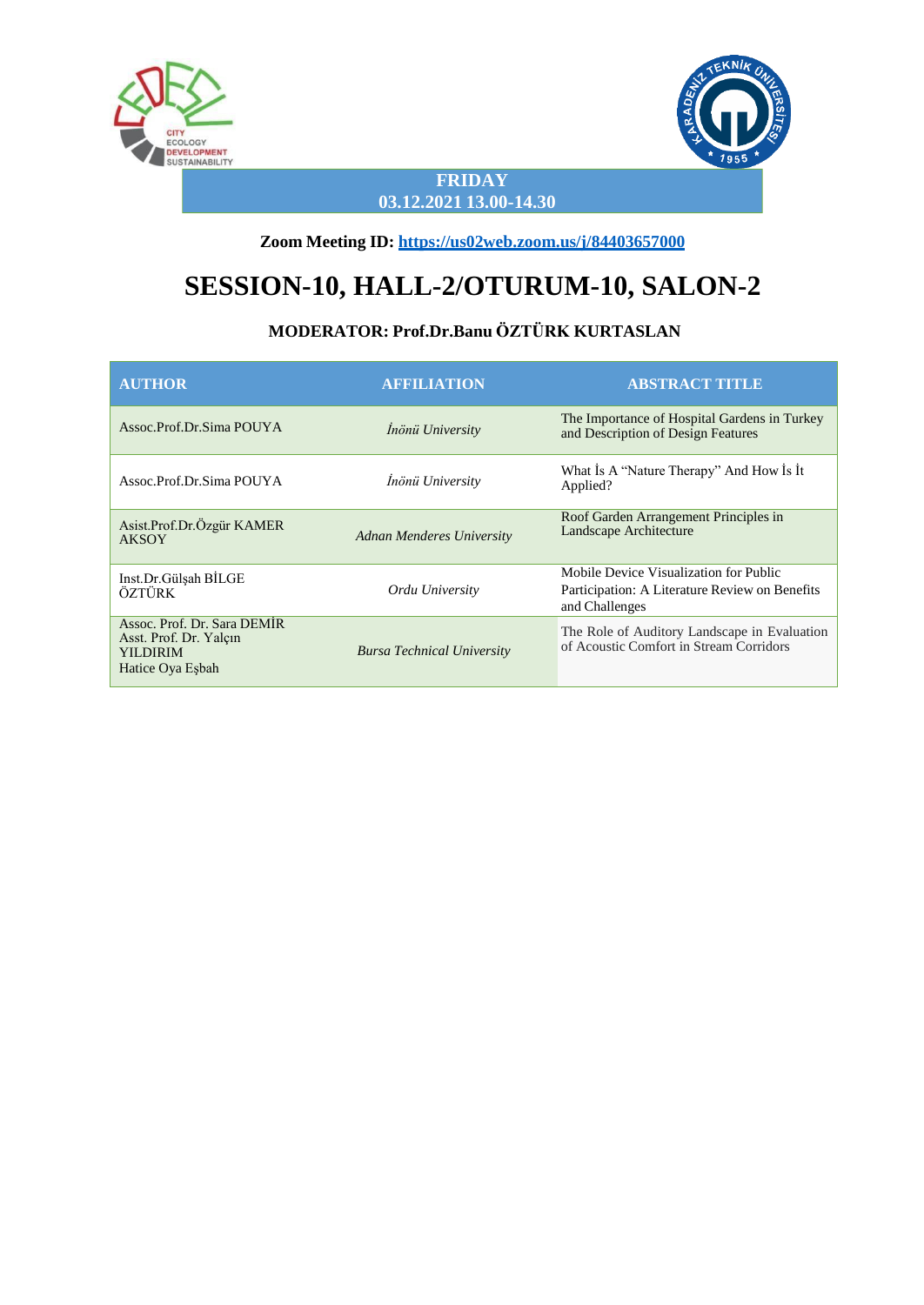



FRIDAY 03.12.2021 15.00-16.30

**Zoom Meeting ID: <https://us02web.zoom.us/j/84403657000>**

# **SESSION-11, HALL-2/OTURUM-11, SALON-2**

#### **MODERATOR: Prof.Dr.Şükran ŞAHİN**

| <b>AUTHOR</b>                                                                                                  | <b>AFFILIATION</b>                | <b>ABSTRACT TITLE</b>                                                                                                                                                    |
|----------------------------------------------------------------------------------------------------------------|-----------------------------------|--------------------------------------------------------------------------------------------------------------------------------------------------------------------------|
| Dr. Can Burak ÖZKAL<br>Prof.Dr. Lokman Hakan<br>TECER<br>Hasan ÖZER<br>Muhammed AKYÜZLÜ<br><b>Burak SEVINC</b> | Tekirdağ Namık Kemal University   | Participation<br>Citizen<br>Reporting<br>in<br>Environmental Nuisance ; Introducing The GIS<br>Integrated Environmental Report Tracking and<br>Management System (ERTMS) |
| Assoc. Prof. Dr. Ömer K.<br>ÖRÜCÜ<br>Assoc. Prof. Dr. E. Seda<br><b>ARSLAN</b>                                 | Süleyman Demirel University       | Temporal and Spatial Analysis of Ecosystem<br>Service Potential of Artvin Using Social Media<br><b>Photos</b>                                                            |
| Asist.Prof.Dr.Sevket<br><b>BEDIĞROĞLU</b>                                                                      | Gaziantep University              | Analysis and Determination of Electric Vehicle<br>Charging Station Location Selection Processes<br>with GIS and Multi-Criteria<br>Decision Making Method                 |
| Elnaz TAJER.<br>Assoc. Prof. Dr. Sara DEMIR                                                                    | <b>Bursa Technical University</b> | Prioritizing Ecotourism Strategies with the<br>Integration of Multi-Criteria Decision Making<br>and SWOT Analysis: The Case of Masuleh-Iran                              |

**Zoom Meeting ID: [cedesu02@gmail.com](mailto:cedesu02@gmail.com) Zoom Passcode: <https://us02web.zoom.us/j/84403657000>**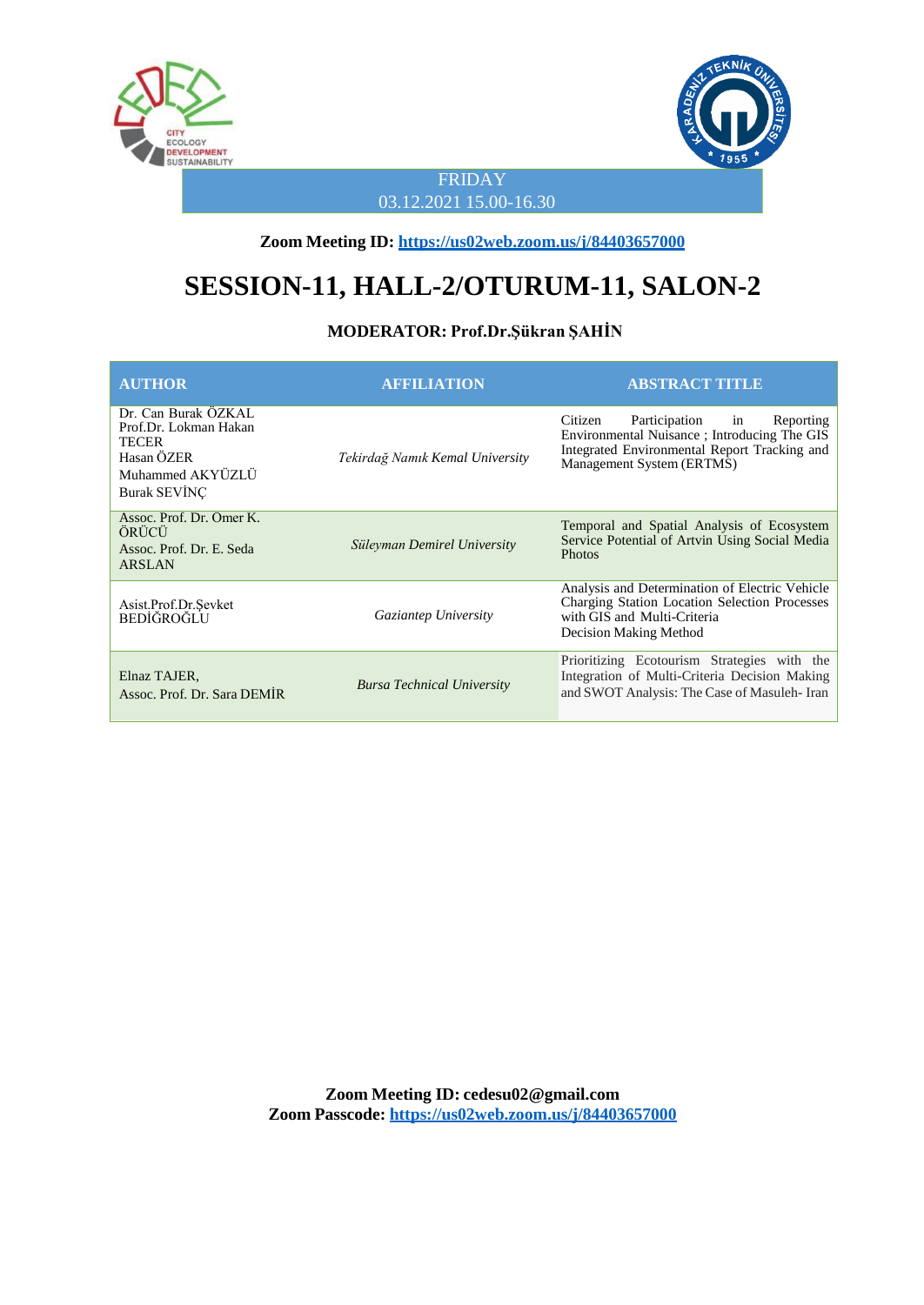



# **PANEL 5, HALL-2/ PANEL 5, SALON-2**

# **Date: 03.12. 2021 Time:19.00-20.30**

### **Name of Panel 5#: City and ART**

**PANEL THEMES:** CITY AND PAINTING, CITY AND SCULPTURE, CITY AND PHOTOGRAPH AND MUSIC PANEL TOPICS: FINE ARTS (PAINTING, SCULPTURE, MUSIC, PHOTOGRAPH)

**Panel Moderator**: Prof. Dr. İsa ELİRİ (Head of Department, Kırıkkale University Faculty of Fine Arts, **Department of Painting)**

**Panel Moderator Assistant:** Assoc.Prof. Dr. Elif BAYRAMOĞLU (Karadeniz Technical University School of Forestry Landscape Architecture Department)

#### **Panelists:**

- **1. Prof.Dr.Saime Özlem ÜNER (Head of Department, Mimar Sinan Fine Arts University, Faculty of Fine Arts, Department of Painting),** CITY AND "PAINTING"
- **2. Prof.Dr.Mustafa BULAT (Head of Department, Atatürk University Faculty of Fine Arts, Department of Sculpture)** CITY AND "SCULPTURE"
- **3. Prof.Dr.Zafer KURTASLAN** (Head of Department, Ankara Faculty of Music and Fine Arts Education, Department of Music Education) CITY AND "MUSIC"
- **4. Ass.Prof.Dr. Mustafa Reşat SÜMERKAN** (Karadeniz Technical University, Faculty of Architecture, Department of Architecture/ Retired Faculty Member) CITY AND "PHOTOGRAPH"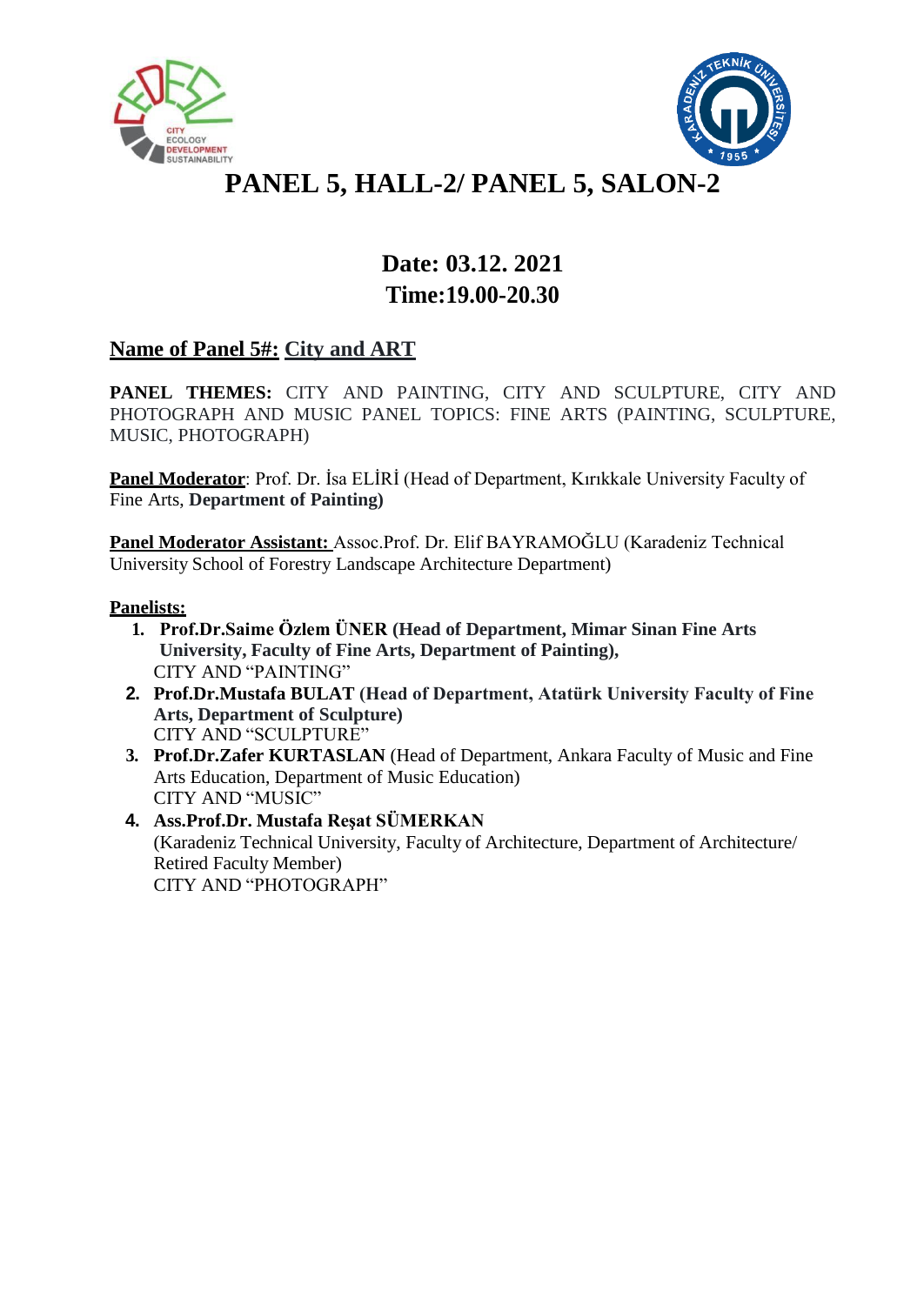



FRIDAY 03.12.2021 09.00-10.30

**Zoom Meeting ID: <https://us02web.zoom.us/j/87417274974>**

# **SESSION-12, HALL-3/OTURUM-12, SALON-3**

### **MODERATOR: Assoc.Prof.Dr.Elif TOKDEMİR DEMİREL**

| <b>AUTHOR</b>                                      | <b>AFFILIATION</b>        | <b>ABSTRACT TITLE</b>                                                                                                       |
|----------------------------------------------------|---------------------------|-----------------------------------------------------------------------------------------------------------------------------|
| Merve ACAR Prof.Dr.Faris<br><b>KARAHAN</b>         | <b>Atatürk University</b> | Green Architecture in Urban Planning During<br>The Covid-19 Epidemic                                                        |
| Ecenur KIZILÖRENLİ<br>Asooc.Prof.Dr.Ayça TOKUC     | Yaşar University          | Parametric<br>Study<br>on The<br>Daylight<br>A<br>Performance Optimization of a Proposed<br><b>Responsive Facade System</b> |
| Mesut GÜZEL<br>Assoc.Prof.Dr.Murat YESIL           | Ordu University           | NDVI-Based Evaluation of Seasonal Variation<br>in Vegetation: Fatsa District (Ordu)                                         |
| Gözde OK<br>Yekta KÖSE<br>Prof.Dr.Şükran ŞAHİN     | Ankara University         | Determination of Bicycle Routes on The Basis<br>of Natural Landscape Sensitivity: Isparta Egirdir<br>Kovada Stream Basın    |
| Ayşe Betül ÇUFALI<br>Assoc.Prof.Dr.Yasin<br>DÖNMEZ | Karabük University        | A Bibliometric Analysis of Graduate Theses on<br>Climate and Landscape Architecture in Turkey                               |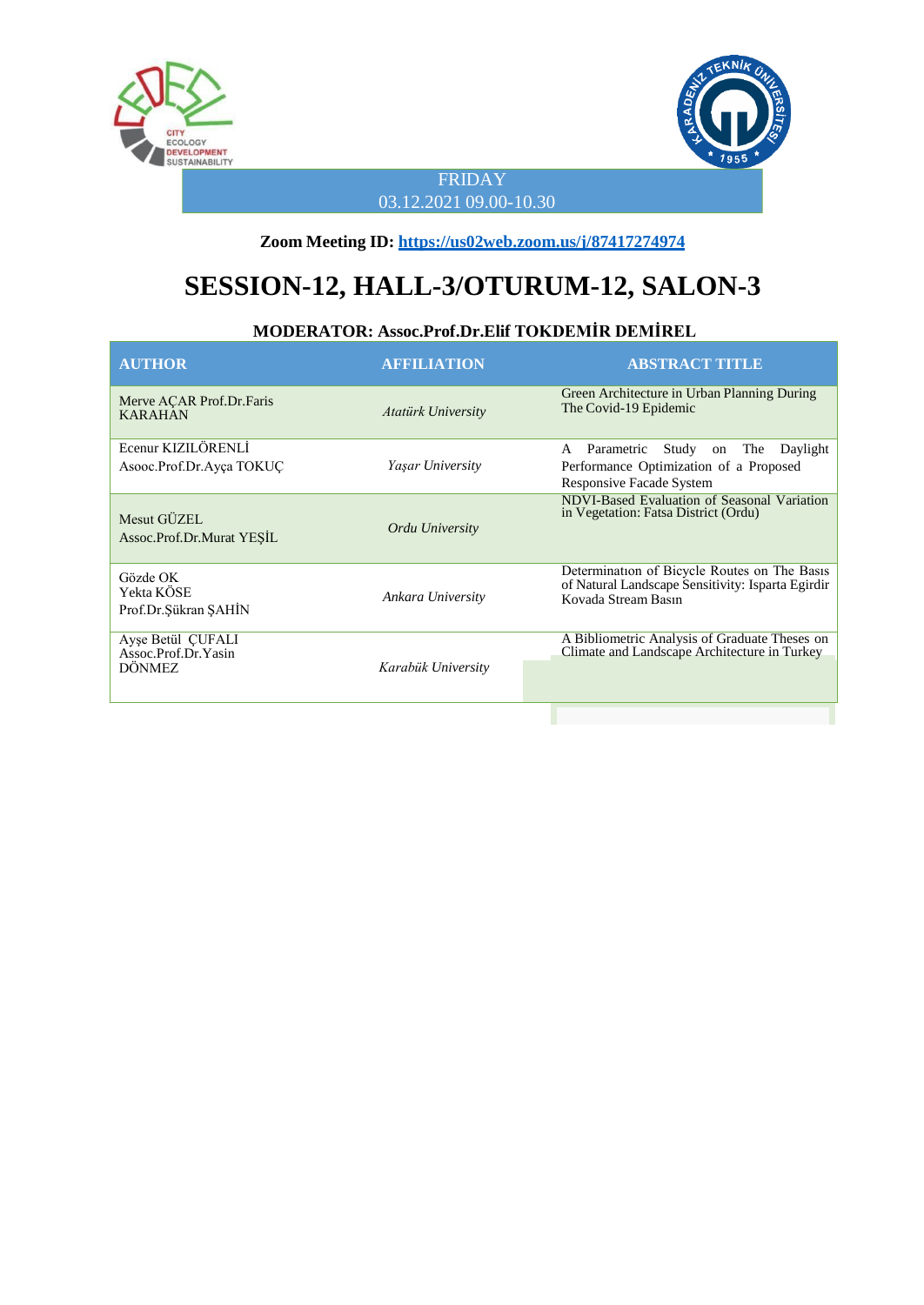



### FRIDAY 03.12.2021 09.00-11.30

**Zoom Meeting ID: <https://us02web.zoom.us/j/87417274974>**

# **SESSION-13, HALL-3/OTURUM-13, SALON-3**

### **MODERATOR: Ass.Prof.Dr.Elif AKYOL ŞATIROĞLU**

| <b>AUTHOR</b>                                                                                                                              | <b>AFFILIATION</b>                   | <b>ABSTRACT TITLE</b>                                                                                                         |
|--------------------------------------------------------------------------------------------------------------------------------------------|--------------------------------------|-------------------------------------------------------------------------------------------------------------------------------|
| Süheda KÖSE<br>Assoc.Prof.Dr.Koray<br>VELİBEYOĞLU                                                                                          | <i>Izmir Institute of Technology</i> | Evaluation of The Impacts of Covid-19<br>Lockdowns on Air Quality of Metropolitan<br>Istanbul                                 |
| Prof.Dr. Gül Sayan ATANUR<br>Asst. Prof. Dr. Merve ERSOY<br>MÍRÍCÍ<br>Res.Ass.Nazlı Deniz ERSÖZ                                            | <b>Bursa Technical University</b>    | A Preliminary Assessment on The Accessibility<br>of Urban Green Spaces: The Case of Bursa,<br>Yıldırım                        |
| Asst. Prof. Dr. Deryanur<br><b>DINCER</b><br>Asst. Prof. Dr. Elif AKYOL<br><b>SATIROĞLU</b><br>Res. Ass. Fatih BEKIRYAZICI<br>Havya DÜNDAR | Recep Tayyip Erdoğan University      | Examination of Open Green Areas at The City<br>Scale 'Sample of The City of Rize'                                             |
| Asist.Prof.Dr.Aziz Cumhur<br><b>KOCALAR</b>                                                                                                | Niğde Ömer Halisdemir University     | The Potential Place of Geotourism in<br>Educational Tourism in Turkey and The<br><b>Emerging Aspects of Rural Development</b> |
| Asist.Prof.Dr.Elif AKYOL<br>SATIROĞLU<br>Asist. Prof. Dr. Deryanur<br><b>DINCER</b><br>Res. Ass. Fatih BEKIRYAZICI                         | Recep Tayyip Erdoğan University      | <b>Examination of The Sustainable Design Process</b><br>in The Context of Urban Furniture "Sample Of<br>Rize City Center"     |